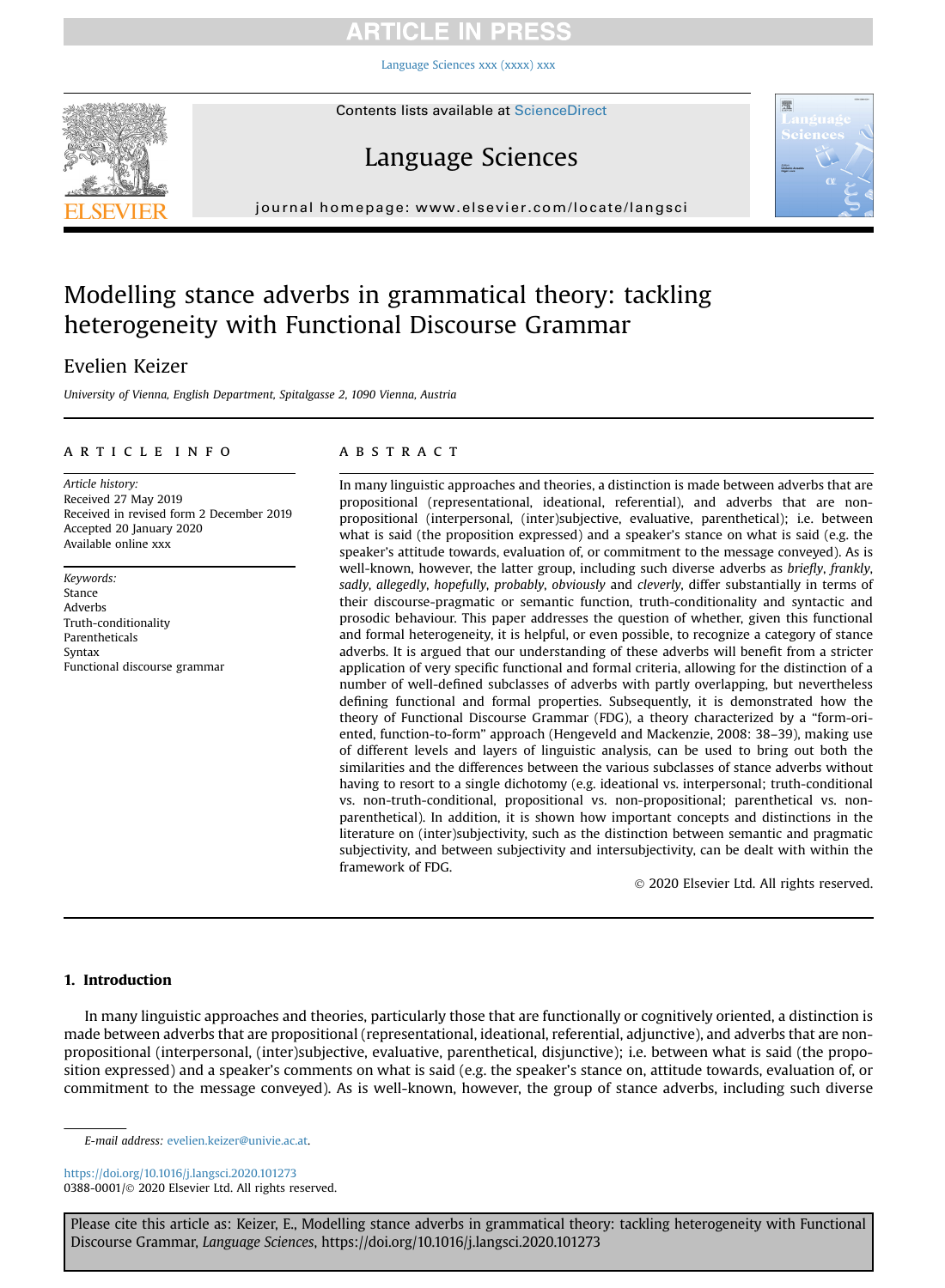### **FICLE IN PRES**

#### <span id="page-1-0"></span>2 E. Keizer / Language Sciences xxx (xxxx) xxx

adverbs as briefly, frankly, sadly, allegedly, hopefully, probably, obviously and cleverly, is far from homogeneous, not only when it comes to their exact discourse-pragmatic or semantic function, but also in terms of their truth-conditionality and their syntactic and prosodic features.

This paper will address the question of whether, given this functional and formal heterogeneity, it is helpful, or even possible, to define a category of stance adverbs (and, by extension, of stance expressions in general).<sup>1</sup> It will be argued that rather than relying on ill-defined notions like stance adverbs, our understanding of the adverbs in question will benefit from a stricter application of a number of well-defined functional and formal criteria. This, it will be shown, will result in the distinction of a number of well-defined subclasses of adverbs with partly overlapping, but nevertheless distinctive functional and formal properties, which together make up 'a complicated network of similarities overlapping and criss-crossing' [\(Wittgenstein, 1953](#page-19-0), Section 66).

For the purpose of this classification, use will be made of the theory of Functional Discourse Grammar (FDG), a theory that is characterized by a 'form-oriented, function-to-form' approach [\(Hengeveld and Mackenzie, 2008, pp. 38-39; Keizer, 2015,](#page-18-0) [pp. 14-15](#page-18-0)) and that makes use of different, interactive levels and layers of linguistic analysis. On the basis of a number of specific functional and formal criteria, each subclass of stance adverbs will be assigned to a particular layer of representation. Such an analysis, it will be argued, may help to bring out both the similarities and the differences between them without having to resort to a single dichotomy (representational (ideational) vs. interpersonal; truth-conditional vs. non-truthconditional, propositional vs. non-propositional; syntactically parenthetical vs. syntactically non-parenthetical). In addition, it will be made clear how important concepts and distinctions in the literature on (inter)subjectivity, such as the distinction between semantic and pragmatic subjectivity, and between subjectivity and intersubjectivity, are dealt with within the framework of FDG.

This paper is organized as follows. Section 2 is devoted to the notions stance and subjectivity in general, and the heterogeneity involved in these notions. Section [3](#page-3-0) provides a brief introduction to Functional Discourse Grammar; particular attention is paid to those aspects of the theory relevant to the analysis of stance adverbs, such as the different levels and layers of representation. Subsequently, Section [4](#page-7-0) introduces and applies the various criteria (discourse-pragmatic, semantic, syntactic and prosodic) used for assigning a particular subgroup of adverbs to a particular level and layer of analysis. In this section, use is made of data retrieved from two corpora of contemporary English (the British National Corpus [\(Davies, 2004](#page-18-0)) and the Corpus of Contemporary American English ([Davies, 2008](#page-18-0))), with occasional examples from the NOW Corpus ([Davies,](#page-18-0) [2016](#page-18-0)) and the LDC Fisher Corpus [\(Cieri et al., 2004](#page-18-0)). Section [5](#page-14-0) demonstrates how the different subclasses of stance verbs are analysed within FDG. Section [6](#page-17-0) concludes the paper.

### 2. Stance expressions: a heterogeneous group

### 2.1. Different kinds of subjectivity

Over the past few decades, it has become generally accepted that linguistic communication does not only (and in many cases not even primarily) consist in expressing propositional content, but that every linguistic utterance also involves conveying a speaker's stance, i.e. her point of view on the propositions expressed (objective expression of content vs. subjective expression of self; e.g. [Benveniste, 1971, pp. 225; Lyons, 1982, pp. 102, 105; Traugott, 1989, 2010; Hunston and](#page-17-0) [Thompson, 2000; Traugott and Dasher, 2002; Scheibmann, 2002, 2007; Du Bois, 2007; Cuyckens et al., 2010; Ginzburg,](#page-17-0) [2012](#page-17-0)). Recognizing the importance of subjective expression in linguistic communication, [Lyons \(1982, pp. 102\)](#page-19-0), in a much cited passage, defines the term subjectivity as 'the way in which natural languages, in their structure and their normal manner of operation, provide for the locutionary agent's expression of himself and of his attitudes and beliefs'. Building on Lyons' characterization, [Traugott \(2010, pp. 32\)](#page-19-0) defines expressions of subjectivity as expressions 'the prime semantic or pragmatic meaning of which is to index speaker attitude or viewpoint'. This notion of subjectivity can also be found in studies analysing stance in spontaneous conversation [\(Schiffrin, 1990; Scheibman, 2002; Du Bois, 2007; Ginzburg, 2012](#page-19-0)). [Scheibmann \(2002, p.](#page-19-0) [1\),](#page-19-0) for instance, observes that '[i]n English conversation, participants are not simply, nor very often really, reporting on events that take place in the world in an unmediated manner', but consistently convey their 'evaluations, opinions, and attitudes – in short, their points of view – constrained by the exigencies of face-to-face communication'.

Although the distinction between objectivity and subjectivity in language is a crucial one, it will be clear that these definitions of the notions of subjectivity and stance are rather vague and, consequently, very broad. Many authors have indeed pointed out that the group of subjectivity markers (or stance expressions) is extremely heterogeneous (e.g. [Scheibman, 2002,](#page-19-0) [p. 1; 2007, p. 119; Du Bois, 2007, pp. 139, 144-145; Traugott, 2010, p. 32](#page-19-0)), and that the concept as a whole is, as yet, still illunderstood (e.g. [De Smet and Verstraete, 2006; Du Bois, 2007\)](#page-18-0). Indeed, the by now extensive literature on subjectivity has shown that not only is there a large diversity in the form a subjective expression can take (from morphemes to words, phrases and entire clauses), but, in addition, that these expressions may serve a wide range of interactive functions, including epistemic and deontic modality, evidentiality, evaluation, attitude, style, emotion (affective stance), alignment (agreement), generalization, information structure, connectivity (discourse organization), hedging, intensification, politeness, as well as

 $<sup>1</sup>$  The decision to restrict the discussion in this paper to adverbs ending in -ly was taken for purely practical reasons (to enhance comparability between</sup> the stance expressions). The analyses proposed can, however, also be applied to more complex stance expressions (phrases and clauses).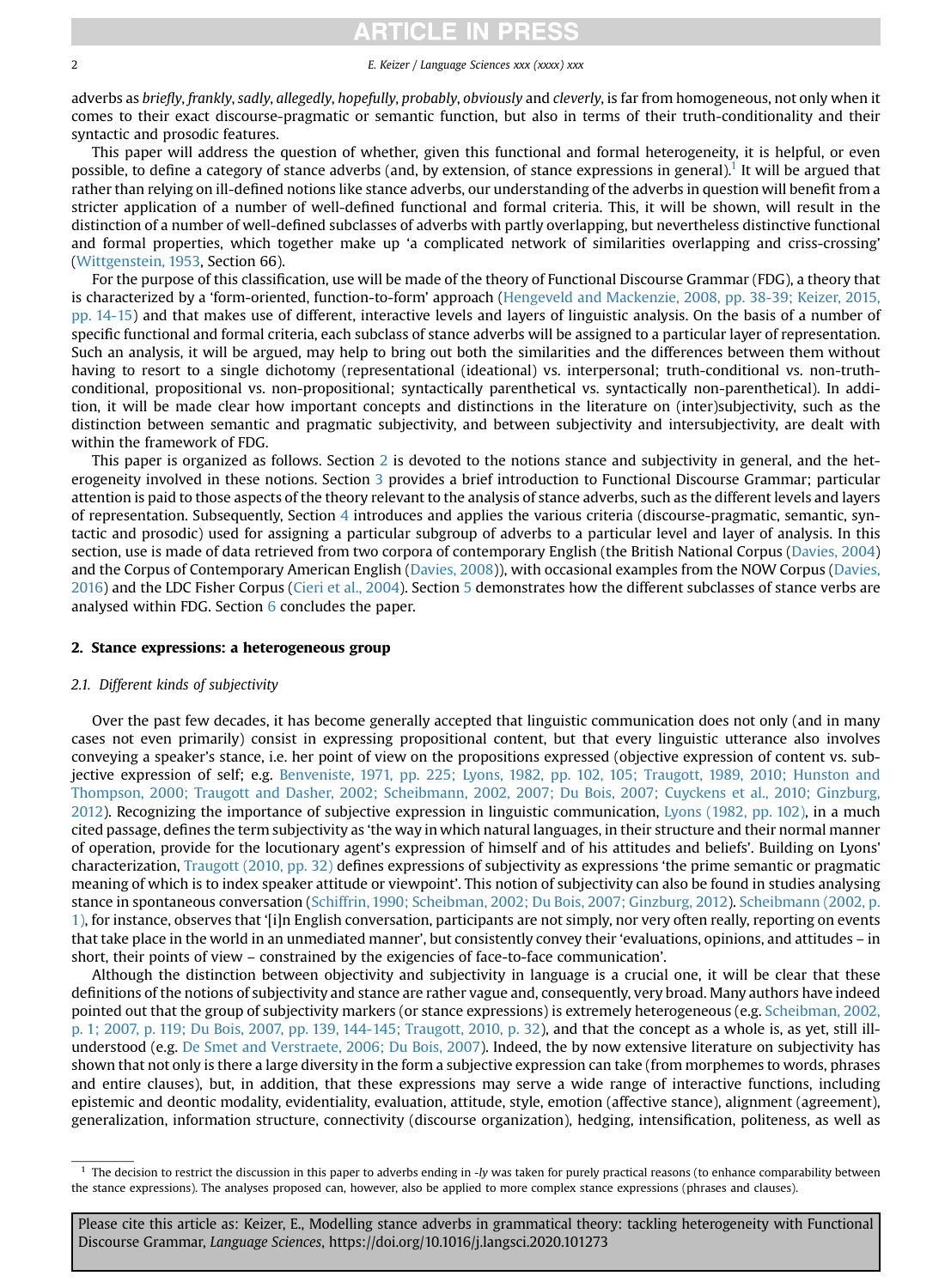### TICLE IN PRES

E. Keizer / Language Sciences xxx (xxxx) xxx 3

deictic functions [\(Traugott and Dasher, 2002, p. 23; Traugott, 2003a, p. 125; Traugott, 2003b, pp. 633-634; Traugott, 2010, p.](#page-19-0) [32](#page-19-0); see also [Cuyckens et al., 2010, pp. 8, 12\)](#page-18-0).

What complicates matters further is that, cutting through all these forms and uses, a few more distinctions have been introduced to make sense of the notion of subjectivity. One such distinction is that between semantic and pragmatic subjectivity, which plays an important role in the work of Traugott (e.g. [Traugott, 1989](#page-19-0); see also [Traugott and Dasher, 2002;](#page-19-0) [Traugott and Trousdale, 2013\)](#page-19-0). Much of the subjectivity found in communication takes the form of pragmatic inferences, in which case the subjective meaning is not coded in the linguistic expression used, but may arise in a particular context. Such 'pragmatic subjectivity' is ubiquitous, as even elements that are normally regarded as objective (descriptive adjectives like American) may be used by a speaker to express subjective meaning. These pragmatic inferences (basically Grice'[s \(1975\)](#page-18-0) conversational implicatures) are not regarded as being part of the language system: they are not conventional(ized) and cannot be learned (see also [De Smet and Verstraete, 2006, pp. 384-385\)](#page-18-0). What Traugott is interested in is 'semantic subjectivity', which requires the presence of a systematic, conventional relation between the meaning and the form of the element in question. Diachronically, such semantic subjectivity typically arises from pragmatic inferences through a process of subjectification; for a new linguistic item to emerge, however, these (contextually dependent) inferences need to reanalysed as explicitly coded (semanticized) subjective meaning (e.g. [Traugott and Dasher, 2002, pp. 21-22; Traugott, 2010, p. 32](#page-19-0)). In a similar vein, [Scheibman \(2002, p. 1\)](#page-19-0) addresses the question of criterial formal changes, as well as the systematicity of the function-form relation.

Elaborating on the difference between pragmatic and semantic subjectivity, [De Smet and Verstraete \(2006\)](#page-18-0) distinguish two types of semantic subjectivity. Following [Halliday and Hasan \(1976\)](#page-18-0) and [Halliday and Matthiessen \(2014\)](#page-18-0), they recognize that semantically subjective elements may be both interpersonal and ideational in nature.<sup>2</sup> Ideational elements are used to represents some aspect of the extra-linguistic world; they 'construe human experience' (e.g. [Halliday and Matthiessen, 2014,](#page-18-0) [p. 30;](#page-18-0) original emphasis). Interpersonal elements, on the other hand, are used to express the speaker's attitude either towards the propositional content conveyed (the personal aspect of an utterance) or to whoever she is talking to (the interactive aspect of an utterance) [\(Halliday and Matthiessen, 2014, p. 30](#page-18-0)). At both these levels (or in both these metafunctions, in Halliday and Matthiessen's terminology), [De Smet and Verstraete \(2006\)](#page-18-0) argue, we can find examples of semantic subjectivity. When, for instance, an originally objective adjective (e.g. Dutch leuk 'lukewarm') develops an evaluative meaning ('pleasant, nice'), and this meaning becomes conventionalized (even outing all previous meanings), we are, according to de Smet & Verstraete, dealing with a case of semantic subjectification. The new meaning, however, is still ideational, in the sense that it is restrictive (and as such propositional); moreover, the new adjective behaves in all respects like any other ideational adjective. In other cases, however, subjectification of an objective adjective (e.g. (Belgian) Dutch dom, from 'dumb' to 'stupid, bloody') results in a non-restrictive meaning, accompanied by deviant syntactic behaviour in terms of gradability, modification, predictability and coordination. In this case, De Smet & Verstraete conclude, we are dealing with interpersonal semantic subjectivity. This means that De Smet & Verstraete use a different criterion for semantic subjectivity than Traugott; whereas Traugott emphasizes the need for conventionalization accompanied by distinctive formal features (coded semantic meaning, leading to reanalysis), for De Smet & Verstraete, conventionalization of subjective meaning alone may suffice for obtaining semantic subjectivity (as in the case of the subjectified, but still ideational use of leuk).

Finally, almost all recent studies on the notion of (pragmatic or semantic) subjectivity also mention the notion of intersubjectivity. What the two notions have in common is that they both 'involve the reanalysis as coded meanings of pragmatic meanings arising in the context of speaker-hearer negotiation of meaning' ([Traugott, 2010, p. 60](#page-19-0)); however, whereas '[s] ubjectification is the development of meanings that express speaker attitude or viewpoint, . intersubjectification is the development of the speaker's attention to addressee self-image' ([Traugott, 2010, p. 60](#page-19-0));<sup>3</sup> or, as [Traugott and Dasher \(2002, p.](#page-19-0) [6\)](#page-19-0) put it, subjective meanings 'express grounding in the SP/W's perspective explicitly', while intersubjective meanings 'express grounding in the relationship between speaker/writer and addressee/reader explicitly'. What is important is that, as in the case of subjectivity, intersubjectivity requires the presence of a stable form-meaning pairing; for a meaning to be fully intersubjective it needs to be conventionalized and formally coded (e.g. [Traugott and Dasher, 2002, pp. 21-22; Traugott, 2010,](#page-19-0) [p. 37](#page-19-0)). Moreover, since diachronically intersubjectivity always follows subjectivity (i.e. the presence of intersubjective meaning always presupposes the presence of subjective meaning; e.g. [Traugott and Dasher, 2002, p. 40; Traugott, 2010, p. 34](#page-19-0)), there will always be fewer cases of fully-fledged, semanticized intersubjectivity in a language than there are cases of semantic subjectivity. According to Traugott, truly intersubjectified meanings are rare in a language like English (unlike in Japanese, with its system of dedicated honorifics).

There is no doubt that each of these distinctions (between semantic and pragmatic subjectivity; ideational and interpersonal subjectivity; subjectivity and intersubjectivity; (inter)subjectivity and (inter)subjectification) do indeed contribute to a better understanding of the notion of subjectivity. In this paper I will argue, however, that our understanding of these distinctions may benefit from subsuming them into a unified theory of grammar, which allows them to be defined and applied consistently in relation to the rest of theory, and which makes it possible to capture the interaction between them in

 $^2$  Unlike, for instance, [Traugott \(2010, p. 34\),](#page-19-0) who equates ideational with non-/less subjective, and interpersonal with subjective/intersubjective.

<sup>&</sup>lt;sup>3</sup> For similar definitions of intersubjectivity, see [Scheibmann \(2002, pp. 111, 113\)](#page-19-0) and [Du Bois \(2007, p. 140\)](#page-18-0).

 $4$  [Traugott \(2010, p. 37\)](#page-19-0) suggests that some uses of well, perhaps and sort of can be regarded as cases of intersubjectification in English.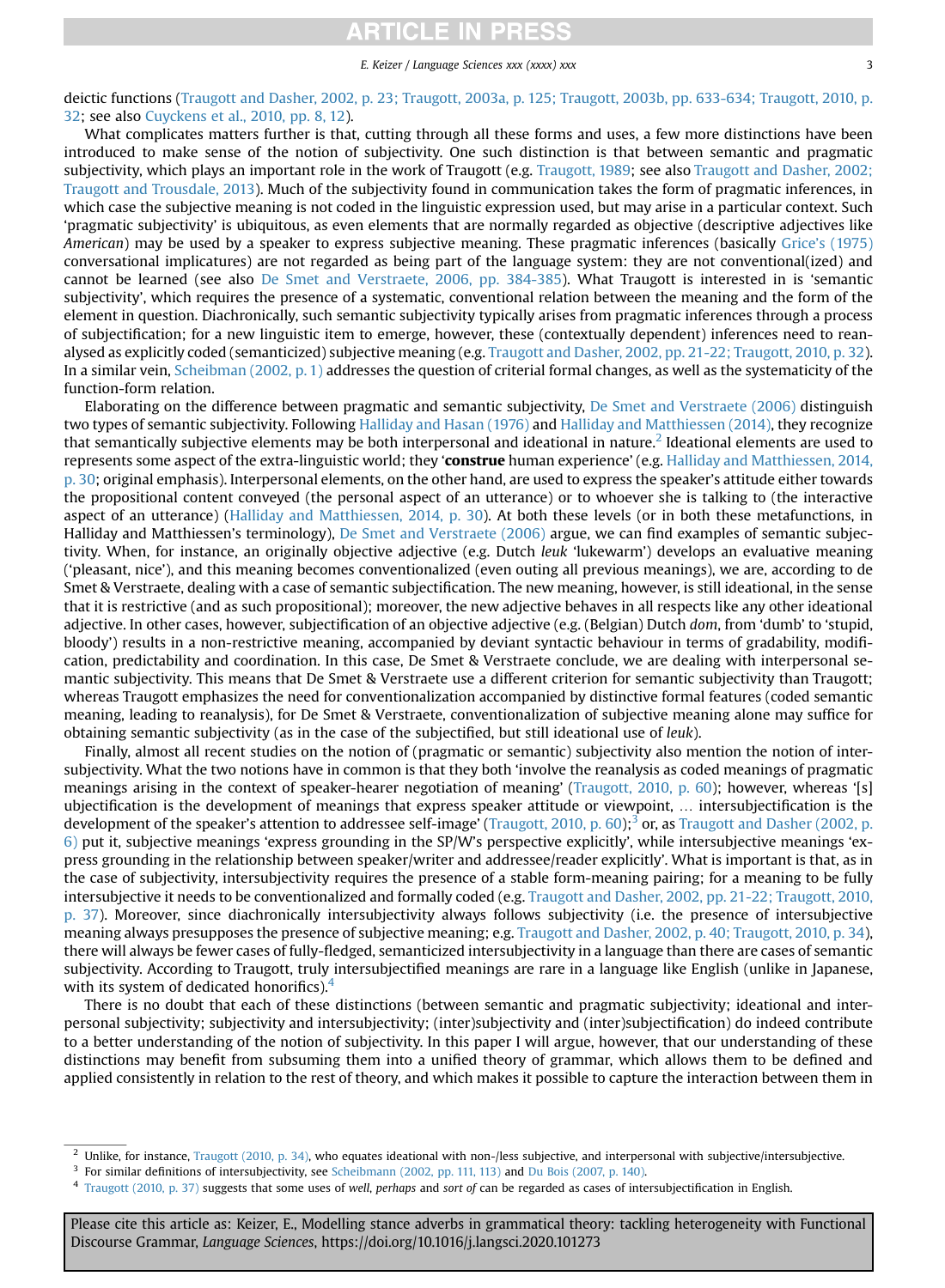### CI E IN.

### 4 E. Keizer / Language Sciences xxx (xxxx) xxx

<span id="page-3-0"></span>an insightful manner. In this paper, the class of stance adverbs will be used to illustrate how this (or some of this) may be achieved.

### 2.2. English stance adverbs

The aim of this study is to find a consistent and coherent way of characterizing, classifying and analysing a number of different stance adverbs, including briefly, frankly, sadly, allegedly, hopefully, probably, obviously and cleverly, when used at the clausal level.<sup>5</sup> At first sight, these adverbs seem to form a relatively well-delineated group of elements: they are very similar in form (adverbs in -ly), and they are all subjective (expressing the speaker's point of view with regard to the message conveyed). In reality, however, just like stance expressions in general, we are dealing with a highly heterogeneous group. First of all, these adverbs serve very diverse discourse-pragmatic and semantic functions (e.g. stylistic, illocutionary, attitudinal, hearsay, volitional, epistemic, evidential and evaluative); i.e. they differ in terms of their object of stance [\(Du Bois, 2007, pp. 148-149](#page-18-0)), and may be said to modify ("scope over") different aspects of the utterance.

Moreover, some of these adverbs have been classified in the literature as parenthetical, peripheral, disjunctive or nonpropositional (and as such non-truth-conditional and, typically, prosodically non-integrated; e.g. frankly, sadly, allegedly), whereas others are typically regarded as sentential, adjunctive or propositional (and as such truth-conditional and typically prosodically integrated; e.g. hopefully, probably and evaluative ("subject-oriented") adverbs like cleverly).

Finally, we find that some stance adverbs have been claimed to be grammatical expressions of subjectivity (e.g. frankly), others as lexical (e.g. probably; see [Cuyckens et al., 2010, p. 11](#page-18-0)); and although most only express subjective meaning, some might be said to also have developed intersubjective meaning (e.g. frankly). As for the difference between semantic and pragmatic subjectivity, even if we restrict ourselves to the former (i.e. to coded instances of subjectivity), we find that the various groups of stance adverbs exhibit a large degree of heterogeneity, displaying very diverse syntactic and prosodic behaviour, with no formal properties characterizing the group as a whole.

So what exactly is it that stance adverbs have in common? Are there any features (functional and/or formal) that can be regarded as defining features of the category? Do these adverbs, for instance, share particular discourse-pragmatic or semantic functions, and/or do they exhibit specific formal behaviour (in terms of a number of syntactic criteria, as well as preferred prosodic realization). Identifying such properties alone, however, will not be enough; in addition, we need to address the question of how all these properties interact, and how they fit into the linguistic system as a whole. In other words, rather than concentrating on one or more two-fold distinctions, we need to look at the entire system of partly overlapping, but nevertheless distinctive functional and formal properties. It will be argued that such an approach, especially when embedded in a coherent theoretical framework, will help to reduce the degree of elusiveness involved in defining the notion of stance, as it will allow for a systematic and insightful analysis of different subclasses of stance adverbs, capturing the similarities and differences between them; an analysis, moreover, which is not restricted to adverbs, but which can be extended to other types of subjective expressions.

The analysis of different sub-classes of stance adverbs will be presented in Section [4.](#page-7-0) First, however, Section 3 will provide a brief outline of the theory used for this analysis, Functional Discourse Grammar.

### 3. A brief outline of Functional Discourse Grammar

#### 3.1. Overall characterization

As a functional theory, Functional Discourse Grammar (FDG, [Hengeveld and Mackenzie, 2008](#page-18-0)) is interested in the relation between the function of linguistic expressions and the form they appear in. More specifically, FDG takes a 'function-to-form' approach, both synchronically and diachronically. Synchronically, this is mirrored in the top-down orientation of the model, taking as its input a speaker's communicative intentions, which, through processing formulation and encoding (see below), lead to a specific linguistic form. Diachronically, this function-to-form approach is reflected in 'the belief that the properties of linguistic utterances are adapted to those communicative aims which the language user, in interaction with other language users, seeks to achieve by using those utterances' ([Hengeveld and Mackenzie, 2008, p. 29](#page-18-0), with reference to [Dik, 1986\)](#page-18-0). At the same time, however, FDG is 'form-oriented', in that it only seeks to account for those pragmatic and semantic phenomena that are reflected in the morphosyntactic and phonological form of an utterance (e.g. [Hengeveld and Mackenzie, 2008, pp. 39, 40](#page-18-0)). This means that when it comes to the representation of subjective expressions, FDG only represents what Traugott refers to as 'semantic' (or conventionalized) subjectivity, with 'pragmatic' (contextual) subjectivity being regarded as arising from the interplay between grammar and context (see below). $6$ 

That is, the use of this adverbs within phrases (e.g. a frankly disgusting habit, this possibly dangerous strategy) will not be discussed here.  $<sup>6</sup>$  Note, however, that the terminology used is somewhat different, since FDG uses the term pragmatic also for conventionalized interpersonal meanings</sup> (see Section [3.2.1\)](#page-4-0).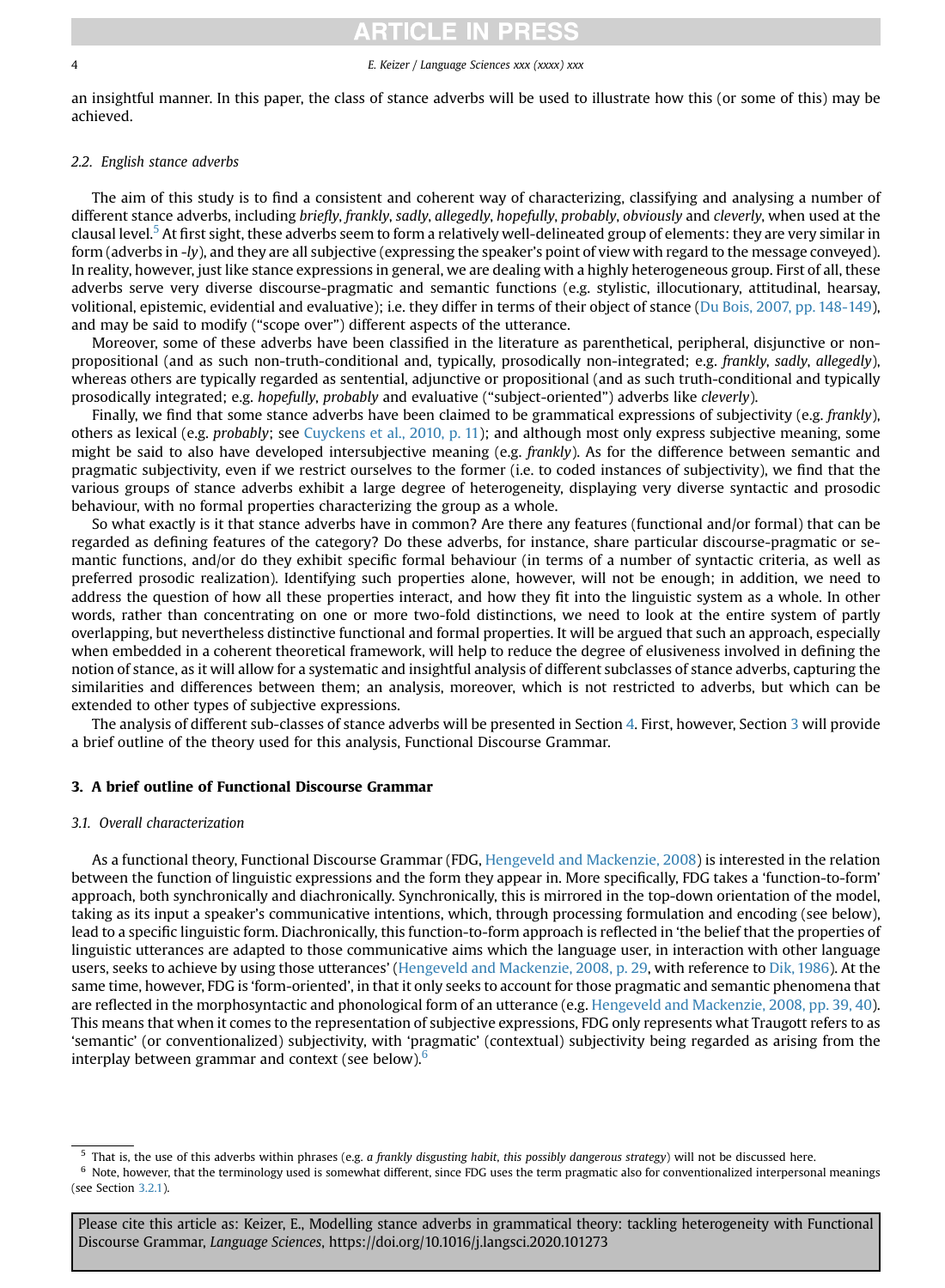## ICLE IN PRES

### E. Keizer / Language Sciences xxx (xxxx) xxx 5

<span id="page-4-0"></span>So how are these general characteristics reflected in the organization of the model? First of all, as we have seen, the model is organized in a top-down manner, starting with the Speaker's communicative intention, and from there working its way down to articulation. In this way, 'FDG takes the functional approach to language to its logical extreme', as pragmatics is taken to govern semantics, pragmatics and semantics to govern morphosyntax, and pragmatics, semantics, and morphosyntax to govern phonology ([Hengeveld and Mackenzie, 2008, p. 13](#page-18-0)). Note that this approach also lends itself very well to a description of the processes of subjectification and intersubjectification, which, as [Traugott \(2010, p. 55\)](#page-19-0) points out, can only be understood if we take the perspective of the speaker (writer).

The privileged role of pragmatics is further reflected in the fact that FDG takes as its basic unit of analysis not the sentence or the clause (a morphosyntactic unit), but the Discourse Act (a communicative unit; see also below). This means that FDG can accommodate not only regular clauses, but also units larger than the clause, such as complex sentences, and units smaller than the clause, such as interjections or single phrases.

In order to represent all linguistic information relevant for the formation of a linguistic expression, FDG analyses Discourse Acts in terms of independent pragmatic, semantic, morphosyntactic and phonological modules, which interact to produce the appropriate linguistic expression. Together, these four levels, and the primitives feeding into these levels, form the grammatical component of the model (the FDG proper). This component, however, does not operate in isolation, but forms part of an overall model of verbal communication. Thus, in accordance with the basic principles of the functional approach, the grammatical component interacts with a contextual component, containing non-linguistic information about the immediate discourse context that affects the form of a linguistic utterance (see also [Connolly, 2007, 2014; Cornish, 2009; Alturo et al.,](#page-18-0) [2014; Hengeveld and Mackenzie, 2014](#page-18-0)). Finally, in order to capture the interaction between the production of a linguistic expression and the Speaker's communicative intentions, the grammatical component also interacts with a conceptual component, which contains the prelinguistic conceptual information relevant for the production of a linguistic expression, and which forms the driving force behind the grammatical component (see e.g. [Connolly, 2017](#page-18-0)). A general outline of the model is given in [Fig. 1.](#page-5-0)

### 3.2. Four levels of analysis

### 3.2.1. The interpersonal and representational levels

The four levels of representation are the outcome of two types of operations: formulation, which deals with meaning, and encoding, dealing with form. The first two levels, representing pragmatic and semantic aspects of a linguistic expression, are the outcome of the operation of Formulation. The operation of encoding subsequently takes care of an expression's morphosyntactic and phonological properties. Each of the four levels is hierarchically organized into a number of different layers. The highest level of representation is the Interpersonal Level (IL), which deals with 'all the formal aspects of a linguistic unit that reflect its role in the interaction between the Speaker and the Addressee' [\(Hengeveld and Mackenzie, 2008, p. 46\)](#page-18-0). The most inclusive layer at this level is the Move (M), which forms 'the largest unit of interaction relevant to grammatical analysis' ([Hengeveld and Mackenzie, 2008, p. 50](#page-18-0)). Each Move consists of one or more Discourse Acts (A), defined as 'the smallest identifiable units of communicative behaviour'; unlike Moves, these 'do not necessarily further the communication in terms of approaching a conversational goal' ([Kroon, 1995, p. 85; Hengeveld and Mackenzie, 2008, p. 60](#page-18-0)). These Discourse Acts, in turn, consist of an Illocution (F), the Speech Participants ( $P_1$  and  $P_2$ ) and a Communicated Content (C), where the Communicated Content 'contains the totality of what the Speaker wishes to evoke in his/her communication with the Addressee' ([Hengeveld and Mackenzie, 2008, p. 87](#page-18-0)).

Each of these layers is provided with a slot for operators and modifiers, providing additional grammatical and lexical information, respectively, about the layer in question. For distinguishing between operators and modifiers, FDG relies on two criteria: modifiability (modifiers can themselves be modified, operators cannot); and focality (modifiers can be focalized, operators cannot).<sup>8</sup> All adverbs discussed in this paper are analysed as modifiers, as they can be both focalized and modified (see [Keizer, 2007; Hengeveld, 2017](#page-18-0)). Adverbs can, however, also function as operators, e.g. in the case of grammatical(ized) elements such as just/only when used to mitigate the force of the Illocution, or truly as an intensifier.

Modifiers at the Interpersonal Level often take the form of subjective adverbs, which are necessarily speaker-bound and non-truth-conditional ([Hengeveld and Mackenzie, 2018, pp. 130, 144](#page-18-0)). Different groups of interpersonal adverbs are distinguished, which, depending on both their function and their formal behaviour (see below), are analysed as belonging to (scoping over) different interpersonal layers. Adverbs like (un)fortunately and (un)surprisingly, for instance, expressing the

The Communicated Content, in turn, consists of one or more Subacts of Reference (R), evoking entities, and Subacts of Ascription (T), evoking the properties the Speaker wishes to assign to these entities. Since this paper does not discuss phrase internal adverbs, these Subacts will not be included in the analyses.

 $8$  Note that the use of two criteria also leads to the distinction of a third group of additional element, that are focalizable but not modifiable (lexical operators; see [Keizer, 2007; Hengeveld, 2017\)](#page-18-0).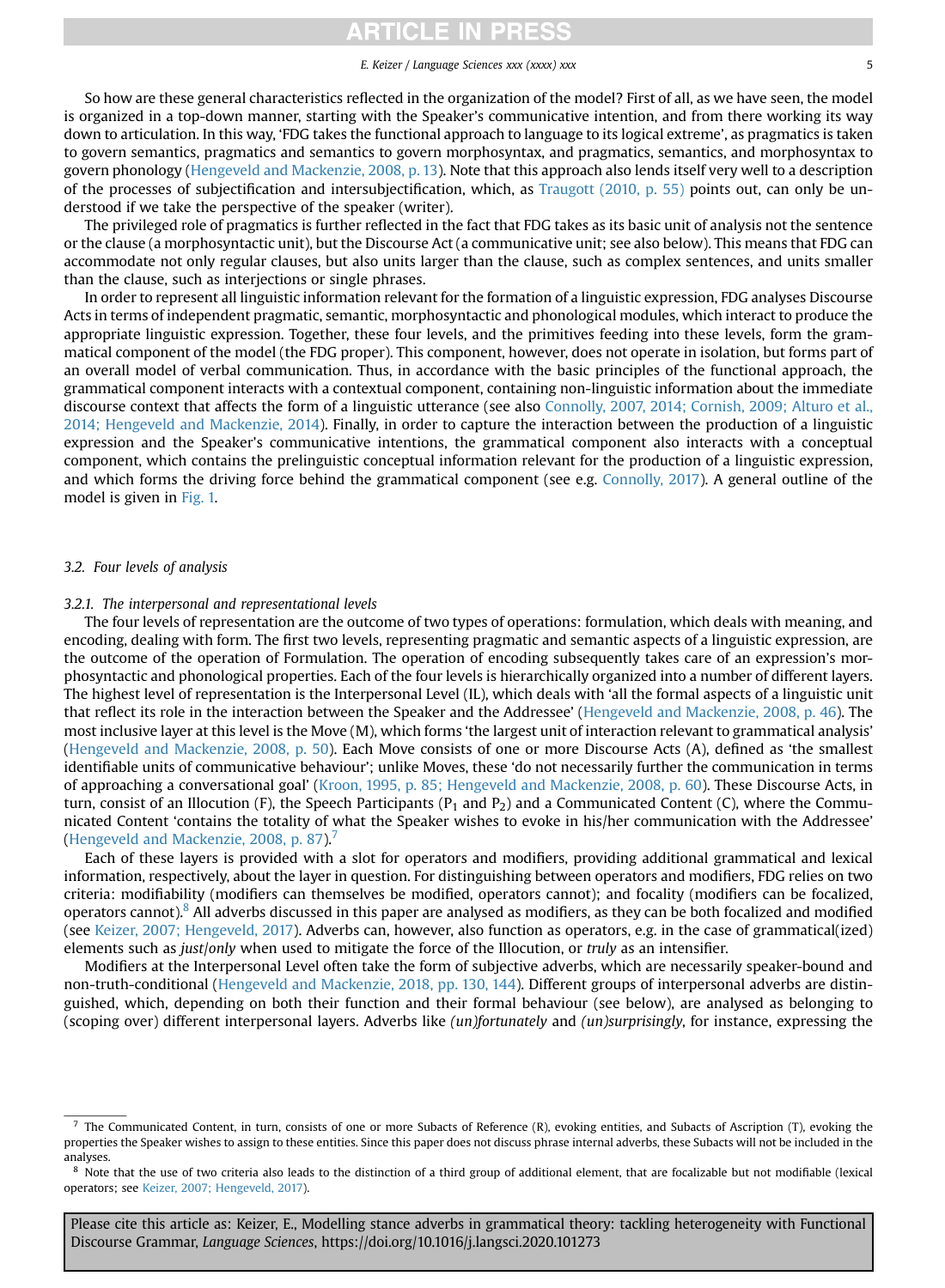# **TICLE IN PRES**

6 E. Keizer / Language Sciences xxx (xxxx) xxx

<span id="page-5-0"></span>

Fig. 1. General layout of FDG (based on [Hengeveld and Mackenzie, 2008: 13\)](#page-18-0).

speaker's attitude with regard to what is communicated, are analysed as modifiers of the layer of Communicated Content, as illustrated in the following example:

(1) a. my parents unsurprisingly did not accept my argument. (COCA, fiction)

b.  $(M_1: (A_1: [(F_1: DECL (F_1)) (P_1)_S (P_1)_A (C_1: [\dots] (C_1):$  unsurprisingly  $(C_1))] (A_1) (M_1)$ 

In (1b) we find a Move, consisting of a single Discourse Act, which in turn consists of a declarative Illocution, the two Speech Participants, and a Communicated Content. The Communicated Content is modified by the attitudinal adverb unsurprisingly.

The Representational Level (RL) deals with the semantic aspects of a linguistic expression, i.e. with those aspects of a linguistic expression that reflect the way in which language relates to the (real or imagined) world it describes (cf. [Halliday &](#page-18-0) Hasan'[s \(1976\)](#page-18-0) ideational metafunction). The units at this level represent the different linguistically relevant types of entities in the extra-linguistic world ([Hengeveld and Mackenzie, 2008](#page-18-0); cf. [Lyons, 1977, pp. 442-447\)](#page-19-0). The highest layer at this level is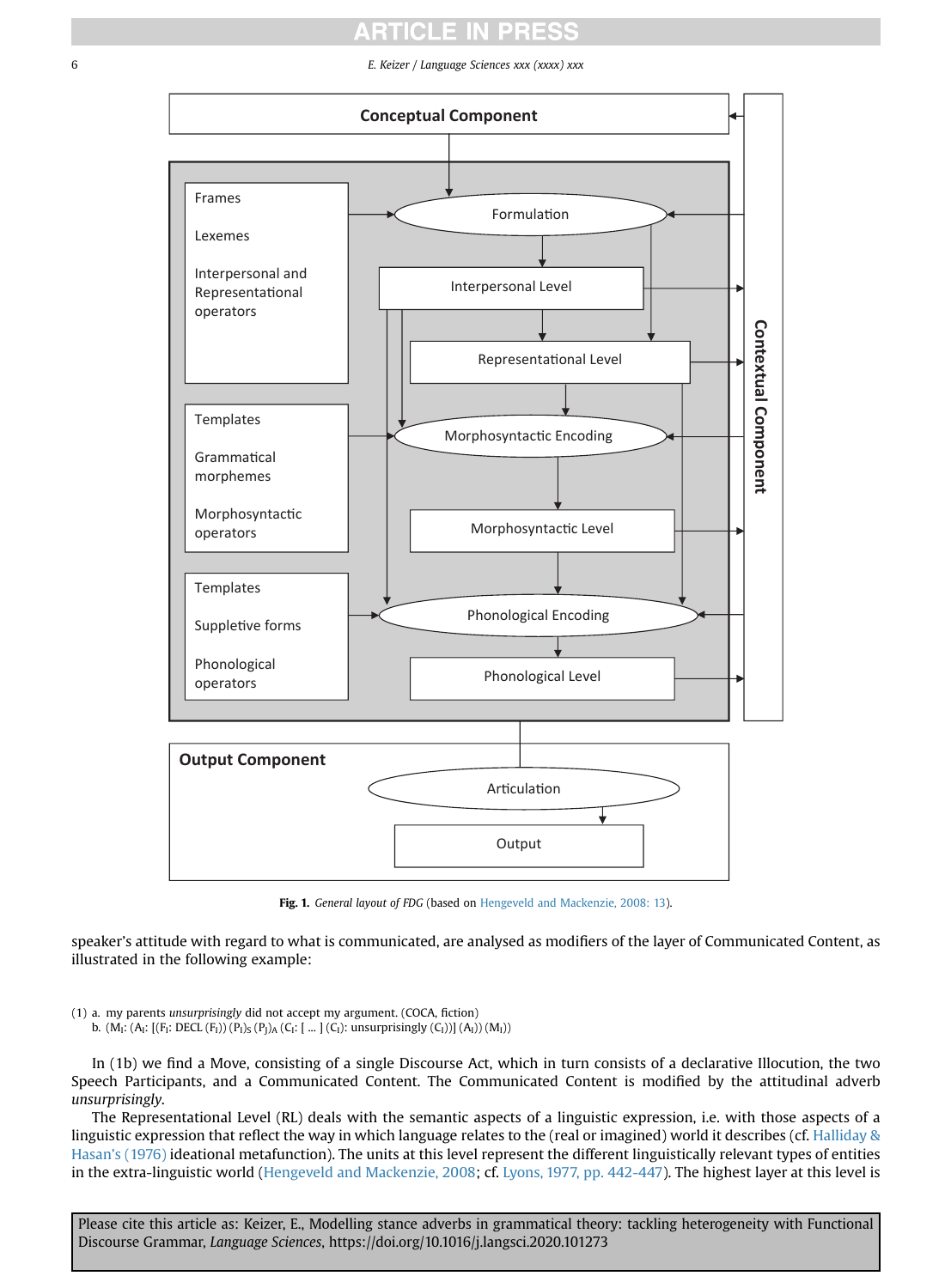# ICI E IN PRES

### E. Keizer / Language Sciences xxx (xxxx) xxx 7

<span id="page-6-0"></span>that of the Propositional Content (p), which represents a mental construct which can be evaluated in terms of its truth. The Propositional Content consists of one or more Episodes (ep), i.e. sets of States-of-Affairs (e) that are coherent in terms of time, space and participants. Each State-of-Affairs is in turn characterized by a Configurational Property (f<sup>c</sup>), typically consisting of a verb (analysed as a verbal Property) and its arguments.

Once again each layer is provided with a slot for operators and modifiers, the former expressing grammatical information (e.g. tense, aspect, modality or number), the latter providing additional lexical information concerning the layer in question. Representational modifiers often take the form of lower-layer adverbs, and are typically truth-conditional. The clearest examples are adverbs that are part of the predication, e.g. manner adverbs (modifying a Lexical (verbal) Property), frequency adverbs (modifying the State-of-Affairs) and time adverbs (modifying the Episode); modal and evidential adverbs like probably or evidently (modifying the Propositional Content) are also included in the set of representational adverbs. Note that although these adverbs can be speaker-bound (e.g. modal adverbs when the subject of the clause is first person), this need not be the case (an adverb like probably can also be used to express other people's degree of commitment to the truth of the Propositional Content, as in Pat believes that Jane probably won't come tonight, where the epistemic adverb expresses Pat's degree of commitment, not the speaker's).

A Representational Level analysis of the sentence in (2a) is provided in (2b):<sup>9</sup>.

The highest layer of analysis here is the Propositional Content  $p_i$ . This Propositional Content contains a single Episode ep $_i$ which in turn consists of a single States-of-Affairs  $e_i$ . This State-of-Affairs is headed by a Configurational Property  $f^c{}_i$ , consisting of the verb reflect and its two arguments (not represented). The representation further contains the negation operator 'neg' at the layer of the State-of-Affairs, the tense operator 'pres' at the layer of the Episode, and the modifier probabl at the layer of the Propositional Contents.

Finally, the layered structure of the two higher levels, and the fact that modifiers are assigned to a particular layer of analysis, allows for predictions about which adverbs can occur in which verbal complements. On the assumption that different types of verbs take different layers as their clausal complement (i.e. have different selectional or subcategorizational properties), there are constraints on the occurrence of adverbs in the clausal complement of a verb in the sense that a complement cannot contain adverbs that function as modifiers at a higher layer than that of the complement itself (see also [Hengeveld, 1990, pp. 16](#page-18-0)–17; [Hengeveld and Mackenzie, 2008, pp. 363-365;](#page-18-0) cf. [Ramat and Ricca, 1998, p. 222; Bach, 1999, p.](#page-19-0) [358; Potts, 2005, pp: 145-45](#page-19-0)). For instance, since verbs of knowing take a Propositional Content as their complement, these complements can contain propositional modifiers like probably in (3), but not (or at least not felicitously) higher-layer adverbials, like reportedly (which modifies the Communicated Content):

(3) Somebody back there was smart enough to know that Nairam probably (\*reportedly) had the line tapped. (COCA, fiction; adapted)

### 3.2.2. The morphosyntactic and Phonological Levels

The output of the operation of formulation forms the input to the operation of encoding. The first level of encoding, the Morphosyntactic Level, accounts for all the linear properties of a linguistic expression, using the same placement rules for clauses, phrases and complex words. These placement rules are functionally inspired, applying in a top-down, outside-in manner, with operators, modifiers and functions belonging to the highest layer at the Interpersonal Level (that of the Move) being the first ones to be assigned a position (typically in the periphery of the clause), and those from the innermost layer at the Representational Level (the Property) being assigned a position last (ending up in the more central positions). In the case of multiple modifiers this means that higher adverbs are more likely to be placed in more peripheral (typically pre-verbal) positions, and lower adverbs in more central or post-verbal positions. By way of illustration, consider the following example:

### (4) She will unfortunately probably leave for Brazil again tomorrow.

Cross-linguistically, languages make use of one or more (up to four) absolute positions for the placement of (in this case clausal) elements. English has three absolute positions: an initial, a medial and a final position. As soon as one of these positions is filled, one or two relative positions are created. In example (4), the attitudinal adverb unfortunately, as the only interpersonal modifier, is the first element to be placed, going to the absolute medial position. The adverb probably, as the highest representational modifier, is the next element to be placed, going to a newly available relative position immediately following unfortunately. Next the Episode modifier tomorrow is placed in the absolute clause-final position, and the frequency adverb again in the newly created pre-final position.

Finally, the Phonological Level converts the input from the three higher levels into phonological form. Once again the layers at this level are hierarchically organized. The highest layer, the Utterance (u) consists of one or more Intonational

<sup>(2)</sup> a. his opinions probably do not reflect the law. (BYU-BNC, academic)

b. (p<sub>i</sub>: (pres ep<sub>i</sub>: (neg e<sub>i</sub>: (f<sup>c</sup><sub>i</sub>: [ ... ] (f<sup>c</sup><sub>i</sub>)) (e<sub>i</sub>)) (ep<sub>i</sub>)) (p<sub>i</sub>): probable (p<sub>i</sub>))

<sup>&</sup>lt;sup>9</sup> For the sake of simplicity, the internal structure of the Configurational Content has not been represented.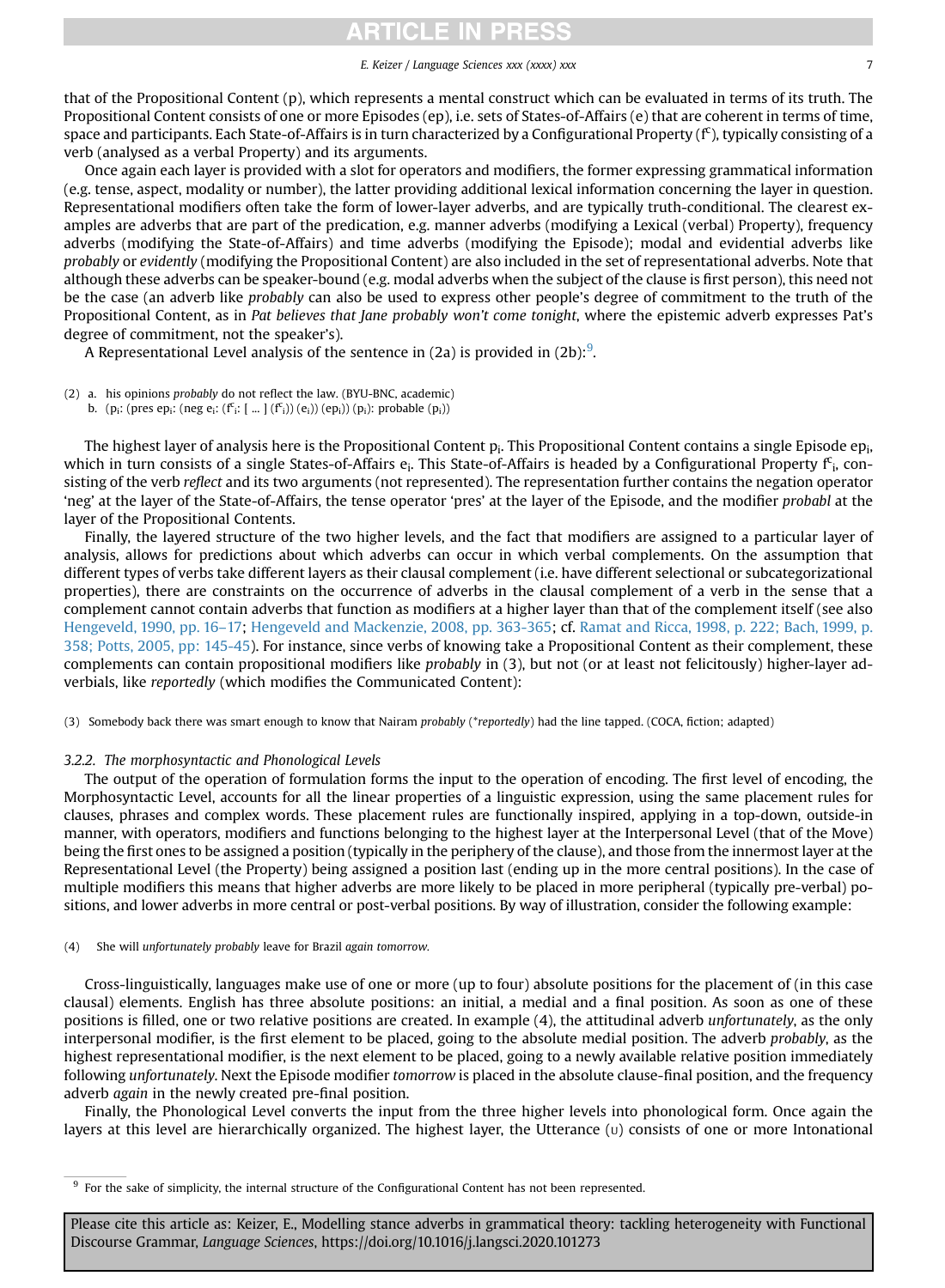## CI E IN

### <span id="page-7-0"></span>8 **B.** Keizer / Language Sciences xxx (xxxx) xxx

Phrases (<sub>IP</sub>), which in turn consist of Phonological Phrases (<sub>PP</sub>) (which divide into Phonological Words, which are made up of Feet, which contain Syllables). The layer that is most relevant for the current discussion is that of the Intonational Phrase, which, in the default case, corresponds to a Discourse Act at the Interpersonal Level. Intonational Phrases are characterized internally by the presence of a complete intonational contour, and externally by the presence of intonational boundaries.

### 4. Analysing stance adverbs in Functional Discourse Grammar

### 4.1. Criteria for analysis

In this section, it will be shown how FDG, with its hierarchically organized layers at different levels of analysis, can be used to bring out the differences and similarities between the different kinds of stance adverbs. We will start by considering the specific discourse-pragmatic and semantic function(s) these adverbs can serve (e.g. [Fraser, 1996; Biber et al., 1999; Hengeveld](#page-18-0) [and Mackenzie, 2008; Halliday and Matthiessen, 2014](#page-18-0)). On the basis of these functions the adverbs will be assigned to a particular interpersonal or representational layer, which is regarded as the scope of the adverb. This analysis may thus be regarded as a more fine-grained version of [Traugott and Dasher](#page-19-0)'s (2002, p. 40) three-fold distinction between elements scoping over part of the proposition, over the proposition or over the discourse (Section 4.2). Next we will consider the notion of truth-conditionality, which will provide further information as to the level of analysis (interpersonal vs. representational/ ideational) (Section [4.3\)](#page-8-0).

Subsequently, in accordance with the function-to form approach of the model, the formal features of these adverbs will be investigated (differences in syntactic behaviour in terms of e.g. clefting, questioning, scope of pronominalization and ellipsis, their (absolute and relative) clausal position, their distribution in embedded contexts, as well as constraints on modification, comparison and coordination) to see to the extent to which these features justify the higher level analysis proposed (Section [4.4\)](#page-10-0). Finally, we will briefly consider the prosodic features of these adverbs, in particular their prosodic (non-)integration (Section [4.5\)](#page-13-0).

### 4.2. Discourse-pragmatic and semantic functions

Various studies have offered classifications of subjective adverbs based on the discourse-pragmatic or semantic functions they perform (e.g. [Jackendoff, 1972; Bellert, 1977; Powell, 1992; Fraser, 1996; Biber et al., 1999; Halliday and Matthiessen,](#page-18-0) [2014](#page-18-0)). Functional Discourse Grammar is no exception and distinguishes a number of subclasses of stance adverbs, each of which is associated with a particular layer of analysis. Thus, discourse-organizational (textual) adverbs like briefly, finally or additionally are taken to scope over the highest layers of analysis: either a Move or a single Discourse Act within a Move. An adverb like sadly, when used to express the speaker's state-of-mind while producing an utterance, is regarded as modifying the Discourse Act, while an Illocutionary adverb like frankly is analysed as scoping over the Illocution. Adverbs expressing a speaker's attitude towards the message conveyed modify the Communicated Content ((un)fortunately, (un)surprisingly, etc.); hearsay adverbs like reportedly and supposedly, serving as indications that the speaker is relaying someone else's point of view, are also taken to belong to this layer.

At the highest representational layer, the Propositional Content, we find operators expressing subjective epistemic modality, like probably, indicating the kind or degree of speaker commitment to the Propositional Content ([Hengeveld, 1988,](#page-18-0) [1989, p. 151, 1997, p. 129; Hengeveld and Mackenzie, 2008, pp. 153-154; Dik, 1997, p. 240\)](#page-18-0); at this layer we also find the group of inferential evidential adverbs (e.g. apparently and evidently when used to indicate that the speaker has inferred a certain piece of information on the basis of his/her own existing knowledge; [Hengeveld & Dall'Aglio Hattnher, 2015, p. 485;](#page-18-0) [Kemp, 2018](#page-18-0)) and the volitive (boulomaic) adverb hopefully. The next layer, that of the Episode, is the domain of objective epistemic modality (as expressed by maybe and perhaps; see [Keizer, 2018a](#page-18-0)), describing the degree of likeliness that an Episode takes place, as well as of deductive evidential adverbs (e.g. apparently and evidently when used to indicate that the information presented by the speaker is deduced on the basis of perceptual evidence; cf. [Hengeveld & Dall'Aglio Hattnher, 2015, p.](#page-18-0) [486](#page-18-0)). Finally, there is the group of evaluative adverbs (more commonly referred to as subject-oriented adverbs), which, as

### Table 1

Subclasses of subjective adverbs and their layer of analysis.

| Function                            | Examples                              | Layer                                                             |
|-------------------------------------|---------------------------------------|-------------------------------------------------------------------|
| discourse-organizational/ stylistic | finally, briefly, additionally        | Move or Discourse Act                                             |
| state-of-mind                       | sadly                                 | Discourse Act                                                     |
| illocutionary                       | frankly, honestly, sincerely          | <b>Illocution</b>                                                 |
| attitudinal                         | (un)fortunately, surprisingly, sadly, | Communicated Content                                              |
|                                     | tragically                            |                                                                   |
| source/hearsay                      | allegedly, reportedly                 | Communicated Content                                              |
| epistemic modality (subjective)     | certainly, probably, possibly         | <b>Propositional Content</b>                                      |
| volitive/boulomaic modality         | hopefully                             | <b>Propositional Content</b>                                      |
| evidentiality (inference)           | apparently, obviously, evidently      | <b>Propositional Content</b>                                      |
| epistemic modality (objective       | maybe, perhaps                        | Episode                                                           |
| evidentiality (deduction)           | apparently, obviously, evidently      | Episode                                                           |
| evaluation ("subject-oriented"      | cleverly, wisely, stupidly, wickedly  | Propositional Content, Episode, Configurational Property, Lexical |
| adverbs)                            |                                       | Property                                                          |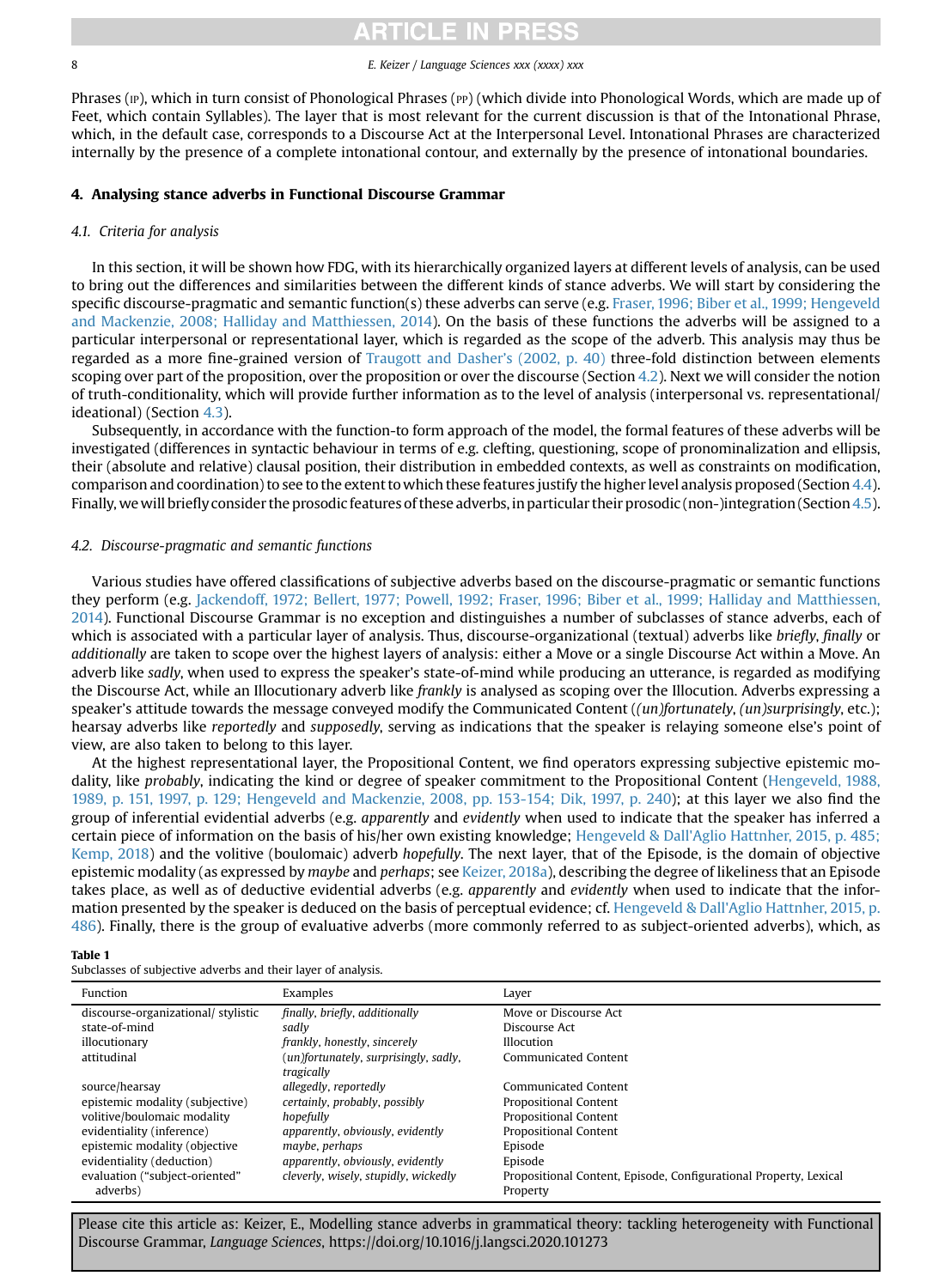# ICI E IN PRES

E. Keizer / Language Sciences xxx (xxxx) xxx 9

<span id="page-8-0"></span>argued in [Keizer \(2019\)](#page-18-0) are clearly representational but are flexible in the sense that they may scope over all representational layers (see also [Cinque, 1999; Ernst, 2002;](#page-18-0) [Mittwoch et al., 2002;](#page-19-0) [Hengeveld and Mackenzie, 2008; Haumann, 2007, p. 411; Dik](#page-18-0) [et al., 1990; Ramat and Ricca, 1998\)](#page-18-0).

Note that the classification presented here does not only capture the differences in scope between the various groups of stance adverbs, but also reflects different degrees of subjectivity (cf. [Lyons, 1982, p. 105; Traugott, 2010, p. 32\)](#page-19-0), with adverbs modifying the higher layers being more subjective than those modifying lower layers. In addition, it will be clear that more subclasses of stance adverbs can (and have) been distinguished (e.g. [Halliday and Matthiessen, 2014, p. 191](#page-18-0)); however, due to the form-oriented approach of FDG, only those functional distinctions are represented that are systematically reflected in form. Finally, as is well known, one and the same adverb can function at different layers, as a result of processes of (inter) subjectification;<sup>10</sup> unfortunately, a diachronic analysis of these adverbs is beyond the scope of this paper.<sup>11</sup>

### 4.3. Truth-conditionality

Speech Act theoreticians were among the first to observe that certain adverbs do not contribute to the proposition expressed in an utterance (are not truth-conditional), but instead function to indicate the speaker's attitude towards the speech act or the proposition it contains (e.g. [Urmson, 1963; Strawson, 1973; Allerton and Cruttenden, 1974, p. 7-8; Bach and](#page-19-0) [Harnish, 1979; Chafe, 1986; Palmer, 1986; Fraser, 1996](#page-19-0)); examples of such non-truth-conditional adverbs were Illocutionary adverbs (e.g. frankly, confidentially, honestly), attitudinal adverbs (e.g. unfortunately, sadly, luckily), as well as evidential (e.g. evidently, obviously) and hearsay adverbs (e.g. allegedly, reportedly). Although intuitively these adverbs are indeed different from propositional adverbs, finding a way of testing truth-conditionality has proven to be far from easy. In what follows, two diagnostics that are frequently applied, the assent/dissent and the scope diagnostic (see also [Papafragou, 2006](#page-19-0)), are applied to different sets of adverbs.

### 4.3.1. The assent/dissent diagnostic

This test is based on the fact that truth-conditional adverbs, as part of the propositional content of an utterance, can be (directly) affirmed or denied, whereas non-truth-conditional adverbs cannot. In Functional Discourse Grammar, this test has thus been used to support the distinction between interpersonal and representational modifiers [\(Hengeveld and Mackenzie,](#page-18-0) [2008, pp. 128-129](#page-18-0)). Consider examples (5) and (6):

- (5) And I frankly failed. (COCA, newspaper) a. I agree. (You did.); No (You didn't.)
	- b.  $*$ I agree. (You are being frank.); No (You are not being frank.)<sup>12</sup>
- (6) he had frankly admitted that he didn't know (COCA, fiction)
	- a. I agree. (He didn't know.)
		- b. I agree. (He was being frank.)

In (5) the Propositional Content as a whole can be affirmed or denied (see (5a)), but the information conveyed by the illocutionary adverb frankly cannot (see (5b)); illocutionary frankly is thus non-truth-conditional. The same holds for other interpersonal adverbs, like discourse-organizational or attitudinal adverbs. In (6), where frankly is used as a manner adverb, it is possible to deny the contribution made by the adverb (6b)). Thus, manner adverbs, as well as other lower-level adverbs (e.g. domain and aspect adverbs) are truth-conditional.

Let us now turn to adverbs modifying the proposition itself, such as the epistemic adverbs possibly, probably and certainly. These adverbs are typically assumed to be truth-conditional, since their function is to indicate the degree of commitment of the speaker to the proposition expressed; adding or omitting these adverbs therefore affects the truth-value of the proposition (e.g. [Bellert, 1977, pp. 243-344; Ifantidou, 1993; Ramat and Ricca, 1998, p. 189\)](#page-17-0). As shown in (7), this is indeed confirmed by the assent/dissent test:

- a. I don't agree (it hasn't stopped)
- b. I don't agree (it has certainly stopped)

(i) Peter: Frankly, this party is boring.

Although non-truth-conditional, these adverbs are still lexical (in FDG) or conceptual (in Relevance Theory); as such the content (or applicability) of the adverb itself can still be evaluated (affirmed, denied or questioned) (cf. Rouchota'[s \(1998, p. 115\)](#page-19-0) distinction between truth-conditional and truth-evaluable; see also [Asher \(2000:](#page-17-0) [33\)](#page-17-0).

<sup>(7)</sup> The free fall in the economy has probably stopped. (COCA, newspaper)

<sup>&</sup>lt;sup>10</sup> Note, for instance, that the epistemic adverbs apparently, obviously and evidently appear twice in [Table 1](#page-7-0): as expressions of inferential modality and as expressions of deductive modality. For a detailed discussion of the various functions and scopes of English evidential adverbs, see [Kemp \(2018\)](#page-18-0).

<sup>&</sup>lt;sup>11</sup> As illustrated elsewhere, the model also makes it possible to chart the processes of subjectification and intersubjectification, by tracing the movement of an element through the model, from the Representational Level to the Interpersonal Level, and, within each level, from lower layers to higher layers (see e.g. [Hengeveld, 2011; Dall'Aglio Hatther and Hengeveld, 2016; Giomi, 2017; Olbertz and Honselaar, 2017\)](#page-18-0).<br><sup>12</sup> Note however that "indigore" accessive inclusional Mengeveld, 2016; Giomi, 2017; Olbertz and Honselaar, 2017).

<sup>12</sup> Note, however, that "indirect" negation is possible, as shown in the following example (from [Ifantidou, 1993, p. 84\)](#page-18-0):

Mary: You're not being frank. I've just seen you dancing with the blond beauty in blue.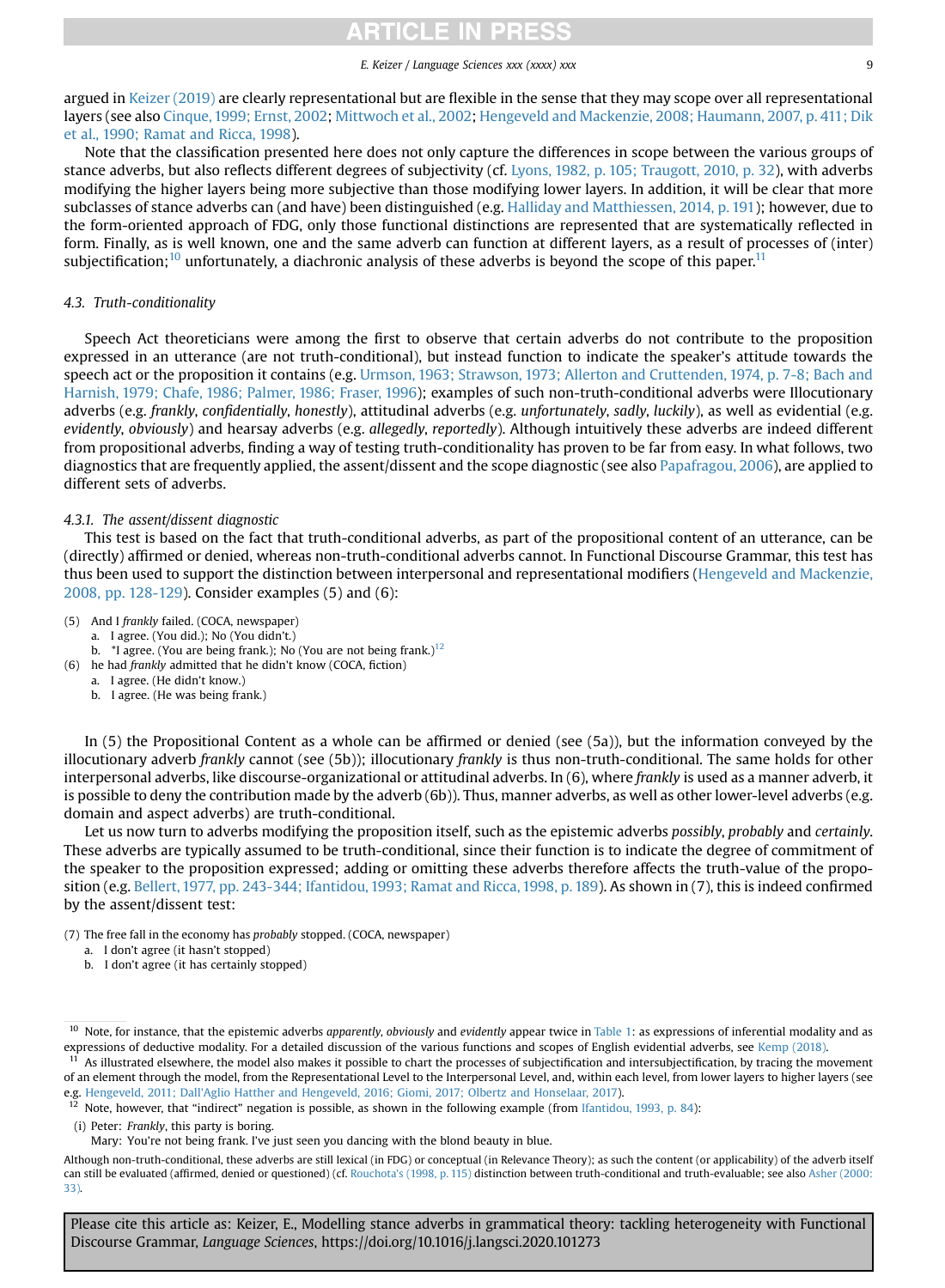# CI E IN.

### 10 E. Keizer / Language Sciences xxx (xxxx) xxx

Thus, unlike discourse-organizational, illocutionary or attitudinal adverbs, epistemic and evidential adverbs are truthconditional. This fits in well with the fact that they are analysed at the Representational Level, where they modify the layer of the Propositional Content.

Finally, when we apply the test to evaluative adverbs like *cleverly* and foolishly, it turns out these adverbs behave like interpersonal adverbs, in that they cannot be confirmed or denied:

- (8) Peter cleverly avoided the question.
	- a. I don't agree. (He didn't avoid the question).
	- b. \*I don't agree. (It wasn't a clever thing to do.)

In other words, these adverbs are non-truth-conditional, despite the fact that they have consistently been analysed as scoping over a low, representational level of analysis (either the proposition (e.g. [Haumann, 2007, p. 411; Dik et al., 1990;](#page-18-0) [Ramat and Ricca, 1998](#page-18-0)) or the state-of-affairs (e.g. [Cinque, 1999; Ernst, 2002;](#page-18-0) [Mittwoch et al., 2002; Hengeveld and](#page-19-0) [Mackenzie, 2008](#page-19-0)); we will return to this apparent contradiction below (Section [5.2](#page-15-0)).

### 4.3.2. The scope diagnostic

The scope (or 'embedding') test (e.g. [Ifantidou, 1993; Asher, 2000; Papafragou, 2006;](#page-18-0) see also [Cohen, 1971; Wilson, 1975](#page-18-0)) consists in embedding the sentence containing the adverb into a conditional to see if the adverb falls within the scope of if; if it does, the adverb is truth-conditional; if not, it is non-truth-conditional. [Ifantidou \(1993\)](#page-18-0) argues that application of this test confirms that illocutionary and attitudinal adverbs are indeed non-truth-conditional. She provides example (9a) to show this for the attitudinal adverb unfortunately ([Ifantidou, 1993, pp. 74-75\)](#page-18-0).

- (9) a. Mary has unfortunately missed the deadline.
	- b. <sup>??</sup>If Mary has *unfortunately* missed the deadline, she can reapply in May.

After embedding the adverb into a conditional (example (9b)), the question to be answered is under which conditions Mary can reapply in May: (10a) or (10b)? Since the answer is (10a), we can conclude that the attitudinal adverb unfortunately is not truth-conditional.

- (10) a. Mary missed the deadline.
	- b. It is unfortunate that Mary missed the deadline.

However, despite the fact that the outcome is as expected, the test is problematic since the sentence in (9b), with the adverb unfortunately embedded in the if-clause, is distinctly odd (cf. [Ifantidou, 1993, p. 75](#page-18-0)). The same is true for illocutionary frankly:

- 
- (11) a. John's book has *frankly* sold very little.<br>b. <sup>77</sup>If John's book has *frankly* sold very little, they will not renew his contract.

If, however, frankly is used as a manner adverb, the test can be applied without problems, as shown in (12). In this case the adverb does contribute to the truth-value of the proposition in the main clause (the proposition expressed in the main clause in (12b) is true when John speaks to them and does so frankly); therefore, manner frankly is truth-conditional.

(12) a. John spoke to them frankly.

b. If John speaks to them frankly, they will be willing to listen.

The weakness of this test lies in the fact that it requires embedding of an adverb in an if-clause. If-clauses, however, do not contain a proposition (they do not assert, and as such cannot be affirmed or denied). As such they can only include adverbs belonging to layers below the proposition (e.g. aspect or manner adverbs). Embedding an attitudinal or illocutionary adverb inevitably leads to questionable results. For the same reason, the test is difficult to apply to subjective epistemic adverbs like *probably* or evidential adverbs like o*bviously.<sup>13</sup> However, the very fact that embedding these adverbs in the if-clause leads to a* questionable result may be taken as an indication that these adverbs belong either to the layer of the Propositional Content or to a higher layer.

<sup>&</sup>lt;sup>13</sup> Note that objective modal adjectives (it is possible that) or modal verbs (may, must), which, in FDG, are analysed as belonging to layers below that of the Propositional Contents (e.g. [Dall'Aglio Hattnher and Hengeveld, 2016, p. 10](#page-18-0); cf. [Lyons, 1977, pp. 805](#page-19-0)–806; [Hengeveld, 1988; Dik, 1997, pp. 242-243; Nuyts,](#page-18-0) 1992, 2001; Dall'[Aglio Hattnher and Hella Olbertz, 2018\)](#page-18-0), can be embedded in an if-clause (and can thus be shown to be truth-conditional).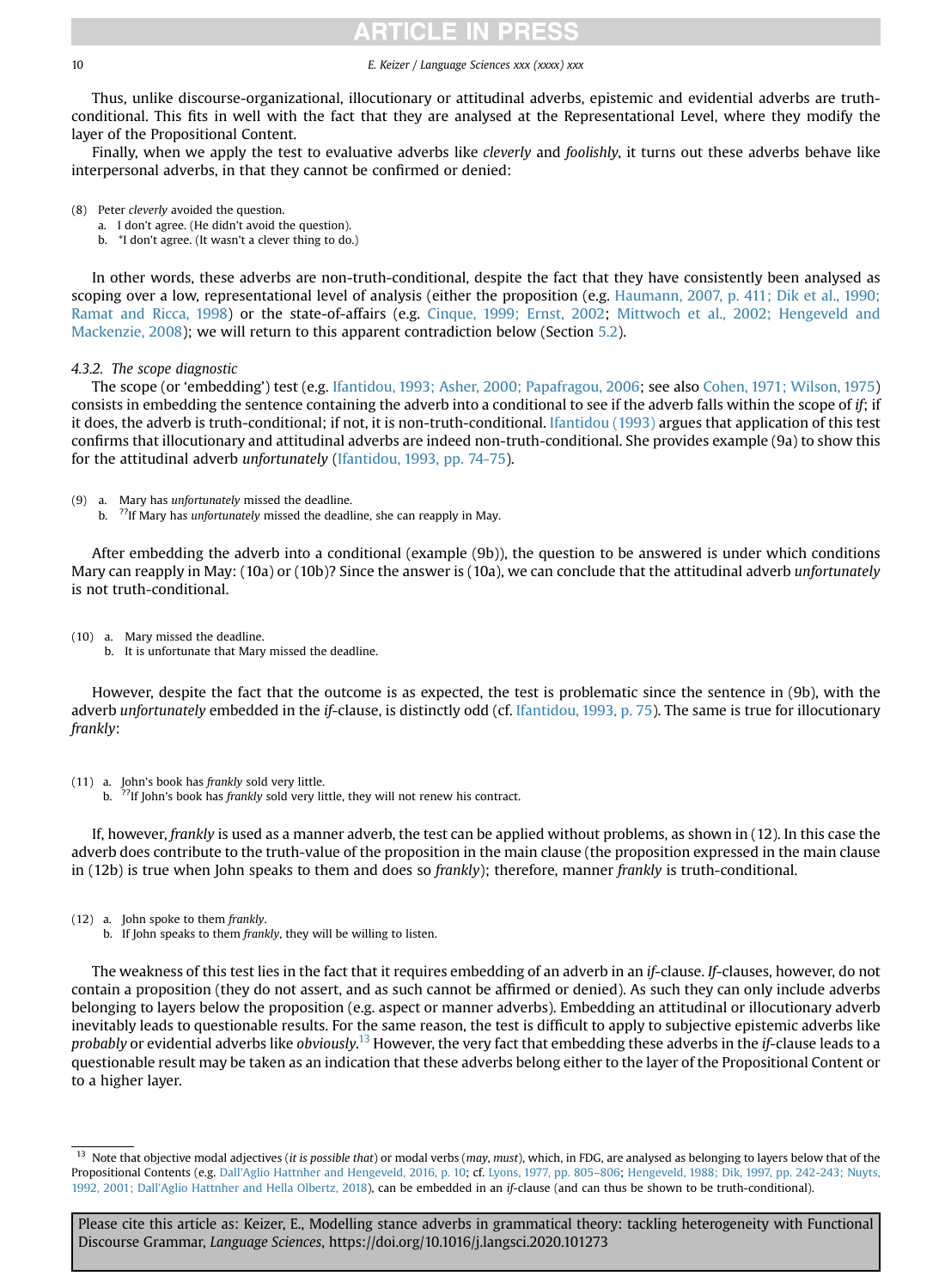# CLE IN PRES

### E. Keizer / Language Sciences xxx (xxxx) xxx 11

<span id="page-10-0"></span>Particularly interesting in this respect are the evaluative adverbs (see [Keizer, 2019\)](#page-18-0). As shown in example (13a), embedding an adverb like *stupidly* in an *if*-clause is unproblematic, suggesting that they must scope over a low level of analysis (below the layer of the Propositional Content). The outcome of the test itself, however, shows, once again, that these adverbs are nontruth-conditional: in (13b) the conditions under which we must ask someone else to give the plenary are not affected by the presence of the adverb stupidly (whether or not it was a stupid thing for Mary to decide not to give the plenary is in this respect irrelevant).

- (13) a. Mary has stupidly decided not to give the plenary.
	- b. If Mary has stupidly decided not to give the plenary, we must ask someone else.

What we can conclude from the application of the two diagnostics for truth-conditionality is that, although most stance adverbs are non-truth-conditional, this is not a necessary feature of stance adverbs. This means that in FDG stance adverbs can occur at both the Interpersonal and the Representational Level: those that are non-truth-conditional and necessarily speaker-bound, like illocutionary frankly and attitudinal unfortunately, are analysed at the Interpersonal Level, while others (those that are truth-conditional and not necessarily speaker-bound, such as epistemic and evidential adverbs) are represented at the Representational level. An interesting group in this respect are evaluative adverbs like cleverly and stupidly, which seem to combine non-truth-conditionality with a representational status.

### 4.4. Syntactic properties

If we now turn to the syntactic properties of stance adverbs, it is first of all important to realize that the syntactic features relevant for the classification of (stance) adverbs fall into three groups. First there is the group of features that are typically used in the literature to show that an adverb is syntactically non-integrated (parenthetical); these features include the possibility of clefting and questioning of an adverb, and the question of whether it falls within the scope of proforms/ellipsis/ negation. Here it will be argued that although these features are indeed shared by all stance adverbs (are necessary features), they are not by themselves enough to distinguish a class of stance adverbs (are not sufficient features). Other features, such as clausal position and embedding, provide us with more information about the exact layer of analysis of an adverb; once again, however, these features fail to define a set of stance adverbs as distinguished from other, less subjective, adverbs. The same is true for the third set of features (e.g. modification, coordination), which may help to distinguish between interpersonal and representational adverbs, but which do not define the class of stance adverbs.

### 4.4.1. Clefting, questioning and scope of proforms/ellipsis/negation

As several linguists have pointed out, adverbs differ with regard to the possibility of clefting and questioning, as well as with regard to whether they fall within the scope of pronominalization, ellipsis or negation. This has often been used as a means to distinguish so-called parenthetical adverbs from sentence adverbs (e.g. [Quirk et al., 1985, pp. 504-505, 612-631;](#page-19-0) [Espinal, 1991, p. 729; Contreras, 1976; Haegeman, 2009 \[1991\]](#page-19-0)). Here I will argue that these properties do not so much follow from the parenthetical status of the adverb in question, but instead reflect the non-predicational, and as such more subjective, status of an adverb.

Starting with the criterion of clefting, we find a clear contrast between the attitudinal adverb fortunately in (14), which does not allow for clefting, and manner adverbs like lightly in (15), which do:

- (14) a. They fortunately had just finished a staff meeting and treatment could begin immediately (COCA, magazine)
- b. \*It was fortunately that they had just finished a staff meeting...

(15) So it was lightly that my husband eased me away from home and church, (COCA, fiction)

As it turns out, however, many otherwise syntactically integrated, non-parenthetical adverbs (e.g. modal and evidential adverbs) also resist clefting, as demonstrated in example (16) (see also [Allerton and Cruttenden, 1974, p. 4; Quirk et al., 1985, p.](#page-17-0) [504](#page-17-0)).

### (16) It was \*probably/\*obviously/\*inevitably that John took the money.

The same is true for the questioning test. Example (17) shows that attitudinal fortunately cannot be elicited by questions ([Bellert, 1977; Quirk et al., 1985, pp. 504-505; Espinal, 1991, p. 729; Haegeman, 2009 \[1991\], p. 332\)](#page-17-0), whereas, strictly speaking, elicitation of manner adverbs is possible (example (18)).

(17) They fortunately had just finished a staff meeting ... (COCA, magazine)

A: ??? B: \*Fortunately.

A: How did your husband ease you away from home and church?

B: Lightly.

<sup>(18)</sup> So it was lightly that my husband eased me away from home and church, (COCA, fiction)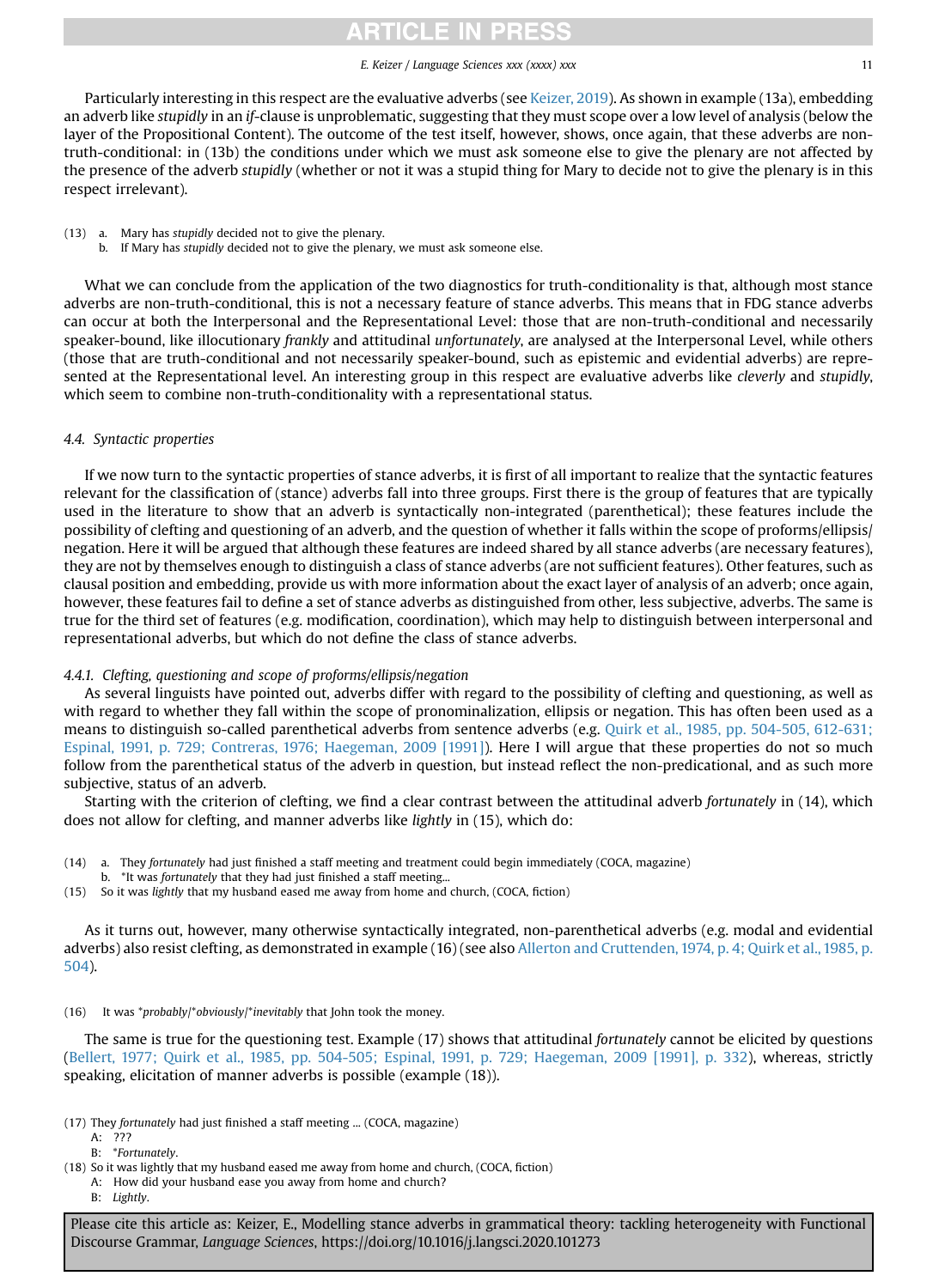## $CI$  F IN PRF!

### <span id="page-11-0"></span>12 E. Keizer / Language Sciences xxx (xxxx) xxx

The reason that clefting and questioning are not possible with certain groups of adverbs is that these processes seem to be restricted to elements within the predication (the State-of-Affairs), in particular the who, what, where, when, how and why. Since non-truth-conditional adverbs like fortunately and epistemic adverbs like probably are not part of the predication, they do not allow clefting and questioning (see also [Keizer, 2018b](#page-18-0), to appear). It is for the same reason that, as observed in previous accounts [\(Quirk et al., 1985, pp. 504-505, 612-631; Haegeman, 2009 \[1991\], pp. 332-334;](#page-19-0) see also [Bellert, 1977, pp. 339-340](#page-17-0)), high-layer adverbs like frankly do not fall within the scope of (predication) proforms, ellipsis or negation, whereas low-level adverbs do.

Since stance adverbs are typically not part of the predication (at least not of the core predication), they may indeed be expected to resist clefting and questioning, and to fall outside the scope of pronominalization, ellipsis and negation. This means that in FDG, subjective adverbs are represented at layers higher than the State-of-Affairs. The distinction, is however, not a strict one, since certain predicational or lower-layer adverbs (not only evaluative adverbs like cleverly, but also lowerlayer modal adverbs such as necessarily and inevitably, which typically fall within the scope of negation) cannot be clefted or questioned either.

### 4.4.2. Clausal position and syntactic distribution

4.4.2.1. Clausal position. Other differences in syntactic behaviour between different groups of adverbs, however, do not follow from their (non-)predicational status, but rather from the specific layer of analysis they belong to. Two of these differences (concerning clausal position and restrictions on embedding) will be discussed in this section.

In accordance with what is recorded in the literature (e.g. [Jackendoff, 1972; Cinque, 1999; Pullum and Huddleston, 2002](#page-18-0), pp. 579–580; [Laenzlinger, 2004, 2015; Ernst, 2002; Haumann, 2007](#page-18-0)), higher layer adverbs like frankly and fortunately and lower layer adverbs like manner adverbs differ in the kinds of clausal position they prefer. Thus, although both groups can, and often do, occur in medial position, higher layer adverbs have a clear preference for more leftward positions, and are virtually absent in final position; manner adverbs on the other hand, predominantly occur in post-verbal (including final) position (a corpus study in [Keizer \(2018b\)](#page-18-0), using the COCA, showed that illocutionary frankly appeared in initial and postsubject position in more than half of the cases (28% and 28.8%), respectively, while manner adverb frankly occurred in post-verbal position in 90% of all cases).<sup>14</sup> Some examples are given in (19), for illocutionary frankly and attitudinal *unfor*tunately, and in (20), for the manner adverbs frankly and sadly:

(19) a. It's not a slight error. It's frankly an astonishing misstatement of the law (COCA, newspaper)

- b. ... and frankly Mr. Keane's attitude is doing exactly nothing to allay those concerns. (COCA, fiction)
- (20) a. Rabnaara met her gaze frankly. (COCA, fiction)
	- b. He turned to Moira and smiled sadly (COCA, fiction)

Similarly, in the case of evaluative cleverly, the large majority (98.31%) occurs, as expected, in preverbal (predominantly medial) position. When used as a manner adverb, cleverly also prefers preverbal position (leading to possible ambiguities out of context; see [Ernst, 2002, p. 269;](#page-18-0) [Mittwoch et al., 2002, p. 676\)](#page-19-0), but also frequently occurs post-verbally (62.25% against 36.85%).

The differences in placement between adverbs modifying different layers is even more apparent when it comes to relative placement. Thus, illocutionary and attitudinal adverbs have a strong tendency to precede epistemic adverbs (example (21)), which in turn precede lower-layer adverbs (shown in example (22) for manner and frequency adverbs).

(21) a. but frankly Anthony probably has a better sense of the culture, (COCA, spoken)

- b. It does exist, but it unfortunately probably does inspire others to go out and mistakenly try to prove something (COCA, newspaper)
- (22) a. Experts think the boat, which had three holes in it, probably quickly filled up with sand. (COCA, newspaper)
	- b. The ancient combats were a lot bloodier and probably often resulted in death (COCA, academic)

When it comes to the relative ordering of epistemic and evaluative adverbs, however, there seems to be a lack of consensus. Thus, whereas [Cinque \(1999\)](#page-18-0) and [Ernst \(2002\),](#page-18-0) on the basis of examples like those in (23), conclude that epistemic modals scope over evaluative adverbs (e.g. [Ernst, 2002, pp. 19, 105](#page-18-0)), [Haumann \(2007, p. 160\)](#page-18-0) uses the examples in (24) to argue that evaluative adverbs have a higher base position than epistemic adverbs.

- (23) a. She probably has wisely returned the money.
	- b. \*She cleverly has probably returned the money.
- (24) a. Wisely they probably decided to go...
	- b. Foolishly she possibly would pull her stitches.

<sup>&</sup>lt;sup>14</sup> Thanks are due to Sebastian Haas for collecting and coding the corpus examples for absolute and relative position.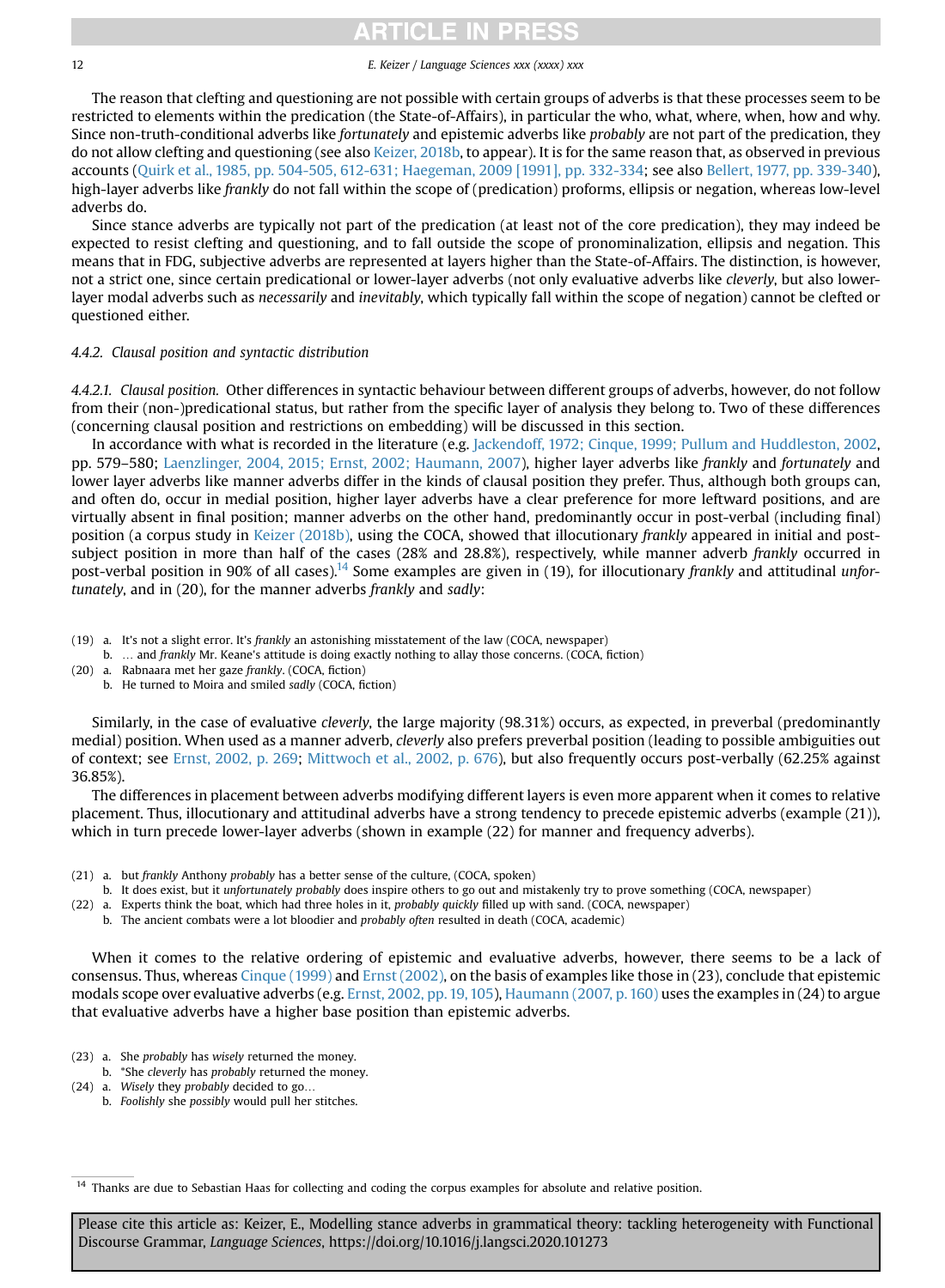# ICI E IN PRES

### E. Keizer / Language Sciences xxx (xxxx) xxx 13

<span id="page-12-0"></span>These positional preferences are captured by the FDG way of determining linear order, which takes place in a top-down, outside in manner, i.e. starting from the highest layer at the Interpersonal level and ending with the lowest layer at the Representational Level, thus reflecting the theory's function-to-form approach. Note, however, that the fact that not only manner or frequency adverbs but also stance adverbs are restricted when it comes to clausal position may be taken as a clear indication that in this respect all these adverbs are still part of the clause, i.e. syntactically integrated (see [Keizer, 2018b](#page-18-0), to appear).

4.4.2.2. Syntactic distribution. As mentioned in Section [3.2.2,](#page-6-0) the fact that modifiers are assigned to a particular layer of analysis allows for predictions about which adverbs can occur in which verbal complements. On the assumption that different types of verbs take different layers as their clausal complement (i.e. have different selectional or subcategorizational properties), we may expect there to be constraints on the occurrence of adverbs in the clausal complement of a verb in the sense that a complement cannot contain adverbs that function as modifiers of a higher layer than that of the complement itself ([Hengeveld and Mackenzie, 2008, pp. 363-365;](#page-18-0) see also [Bach, 1999, p. 358; Potts, 2005, pp. 145-146\)](#page-17-0).

Given the fact that adverbs like illocutionary frankly and attitudinal unfortunately occur at high layers of analysis, the prediction is that they can occur in the complement of only very few verbs, namely only of those verbs that take a whole Discourse Act or Move as their complement, i.e. add, conclude or summarize ([Hengeveld and Mackenzie, 2008, pp. 363-365\)](#page-18-0). A corpus study using data from the COCA, conducted by [Keizer \(2018b\),](#page-18-0) confirms these predictions. Thus, illocutionary frankly hardly ever occurs in embedded contexts,<sup>15</sup> while the attitudinal adverb *unfortunately* occurs in the complement of the verbs add or say (see example (25)); this is as expected, since unfortunately functions as a modifier of the Communicated Content, and the verbs add and say take this layer (say) or a higher layer (add) as their complement. Attitudinal adverbs do not, however, occur in the complement of verbs like know or believe (which take a propositional complement);

- (25) a. Granting all that, it remains to be added that unfortunately Tocqueville had no equal among the many European conservative critics of American democracy for the fairness and justice of his criticism. (COCA, academic)
	- b. I was going to say that unfortunately they have stretched the law and created a lot of case precedents, (COCA, spoken)

Epistemic adverbs like probably, on the other hand, do occur in the complement of verbs like know, believe, hope, assume, etc., as well as in the complement of higher-layer verbs (see example (26)); they do not, however, occur in complement of verbs taking a lower layer (e.g. an SoA or Configurational Property) as their complement:

(26) a. Mallet wasn't sure what caused earthquakes. He believed they were probably the result of some sort of underground explosions (COCA, magazine) b. Series weaponsmaster Tommy Dunne added that it probably broke a world record (COCA, magazine)

Frequency, domain and manner adverbs, however, do occur in the complement of verbs taking a low-layer complement (such as aspectual or ability verbs):

- (27) a. After relocating to the US, Einstein began to publish frequently in North American journals. (COCA, academic)
	- b. When did your daughter begin to get so involved politically? (COCA, spoken)
	- c. We continue to work diligently with airport authorities to reach a long-term solution (COCA, newspaper)

Interestingly, the same is true for evaluative adverbs, suggesting that these (can) scope over very low layers of analysis (see also [Keizer, 2019](#page-18-0)):

- (28) a. they continue to recklessly lump all drug-related deaths together, (NOW Corpus, CA)
	- b. Harvey started having trouble gripping and feeling the baseball and began to uncharacteristically tire early in starts, (NOW Corpus, US)

From the above, it will be clear that the evidence from embedding coincides entirely with the evidence from absolute and relative position, and serves as a reliable indication of the layer of analysis an adverb belongs to. It will also be clear, however, that, here too, the different stance adverbs exhibit disparate syntactic behaviour. Moreover, it is once again the group of evaluative adverbs that behave in an unexpected manner: despite their subjective and non-truth-conditional nature, they seem to belong to a low layer of analysis. Note, finally, that the restrictions on the use of high-layer stance adverbs like illocutionary frankly and attitudinal unfortunately in the complement of verbs shows that these stance adverbs are still to some extent syntactically integrated.

### 4.4.3. Modification and comparison

Let us now turn to the third set of features of adverbs that can help us to determine the degree of subjectivity of an adverb, such as modification (as well as comparison) and coordination (see also [De Smet and Verstraete, 2006\)](#page-18-0). These features are not

 $15$  It can be found after the phrase *I think*, but it may be (and has been) argued that think in these cases no longer functions as a complement-taking verb (e.g. [Thompson, 2002\)](#page-19-0).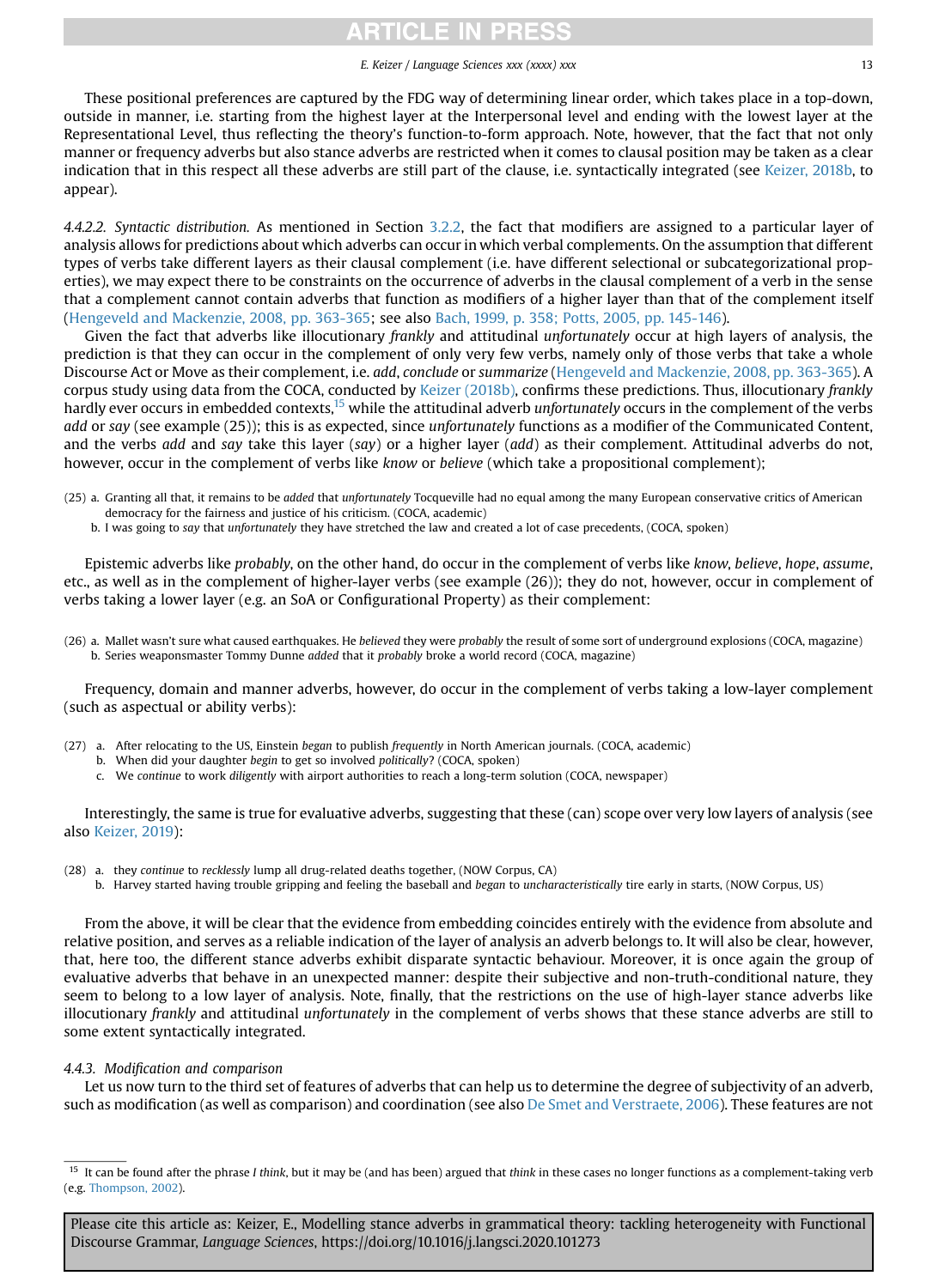# **CLE IN PRES**

### <span id="page-13-0"></span>14 E. Keizer / Language Sciences xxx (xxxx) xxx

(necessarily) related to (non-)truth-conditionality of the adverb in question; nor do they provide us with specific information about the layer of analysis. They can, however, be used as indicators of interpersonal or representational status. For reasons of space, in what follows only modification and comparison will be discussed.

One indication of both the subjective status of a subclass of adverbs is the types of modification they accept. As pointed out in [Keizer \(2018b\)](#page-18-0), as an illocutionary adverb frankly only allows a narrow range of modifiers, such as quite and very:

- (29) a. We know very little about what works and quite frankly they do not want to be treated. (COCA, spoken)
	- b. And what people are asking now is that the military become some sort of social science laboratory, and very frankly our first and foremost job is not to advance social causes, however meritorious they may be. (COCA, newspaper)

As a manner adverb, on the other hand, frankly, can also be modified by degree modifiers like so, too, equally and how (examples 30a-c)); as shown in (30d), it can also occur in as-comparatives:

- (30) a. No woman had ever spoken so frankly to him in his life. (COCA, fiction)
	- b. You think I speak too frankly. (COCA, fiction)
	- c. "Did you like Helen Etheridge, Mr. Hamilton?" Pitt asked it so candidly that it was robbed of implication. "Yes," Hamilton said equally frankly. (COCA, fiction)
	- d. But a couple of brave souls told Bush as frankly as they dared that he was getting bad advice from his economists. (COCA, magazine)

Epistemic and evidential adverbs seem to fall somewhere in between these two groups: they can be modified by the interpersonal modifiers *quite, very* and *just,* as well as by the representational modifier *equally,* but not by so, too or how: <sup>16</sup>

- (31) a. Straight ahead in the distance was a. replace (sic) vast enough to roast more than one proverbial ox... or equally possibly a couple of recalcitrant peasants (COCA, fiction)
	- b. Equally obviously, the estimates of drug money flows are very crude (COCA, academic)

Evaluative adverbs, on the other hand, seem to allow for the same range of modifiers as manner adverbs, including degree modifiers like so, too and almost. Some examples are given in (32):

- (32) a. he'd found the still and silent epicenter of all that fatal action he had so wisely avoided. (COCA, fiction)
	- b. They too recklessly reduce the myriad complexities of the Christian world into a bogus behemoth, [\(https://www.hoover.org/research/can-iran](https://www.hoover.org/research/can-iran-become-democracy)[become-democracy](https://www.hoover.org/research/can-iran-become-democracy))
		- c. "They have almost recklessly continued to proceed on a path that is going nowhere," Dr Ferguson said. (NOW Corpus, JM)

Overall, the syntactic evidence provided in this section shows that, although subjective adverbs behave in many ways differently from other, less subjective adverbs, they do not exhibit consistent syntactic behaviour. What they all have in common is that, as expected, they cannot be clefted or questioned, and they are all outside the scope of (predication) pronominalization, ellipsis and negation; as argued in section [4.4.1,](#page-10-0) however, this is not enough to distinguish them from (certain) more objective, lower-layer adverbs. As for clausal position, it is clear that the most subjective adverbs do indeed tend to occur in more peripheral positions, reflecting their larger scope; the evidence from embedding confirms these findings (Section [4.4.2\)](#page-11-0). Note, however, that in both cases, evaluative adverbs behave quite differently from the other classes of stance adverbs, supporting the idea that, despite their non-truth-conditionality, these adverbs modify low layers of analysis. Similar patterns can be found when it comes to modification (Section [4.4.3\)](#page-12-0): whereas on the whole subjective adverbs behave differently from more objective adverbs, this does not seem to be the case for evaluative modifiers, which allow for the same range of modifiers as the corresponding manner adverbs.

### 4.5. Prosodic (non-)integration

So far, the discussion of subjective (and other) adverbs has been restricted to their prosodically integrated use, i.e. to those cases where the adverb is part of a larger prosodic unit. In many cases, however, adverbs (in particular, but not necessarily, subjective ones) are not prosodically integrated, but are realized as separate intonational phrases (i.e. as supplements, with their own intonational contour, and set off from surrounding material by intonational boundaries; cf. [Pullum and Huddleston,](#page-19-0) 2002, pp. 575–[577; Potts, 2005](#page-19-0)). By doing so, the speaker draws more attention to (places stronger emphasis on) the adverb in question, thus creating a stronger communicative effect. This is particularly clear in those cases where the adverb in question forms a separate move:

<sup>&</sup>lt;sup>16</sup> Note that obviously can be preceded by so, too or how; in that case, however, it functions either as manner or as an objective evidential (deductive) adverb:

<sup>(</sup>ia) She hadn't realized just how obviously a bodyguard's stance told an attacker exactly where the victim was. (COCA, fiction) [manner]

<sup>(</sup>ib) He smiled up at Jack, hoping too obviously to be liked. (COCA, fiction) [deductive]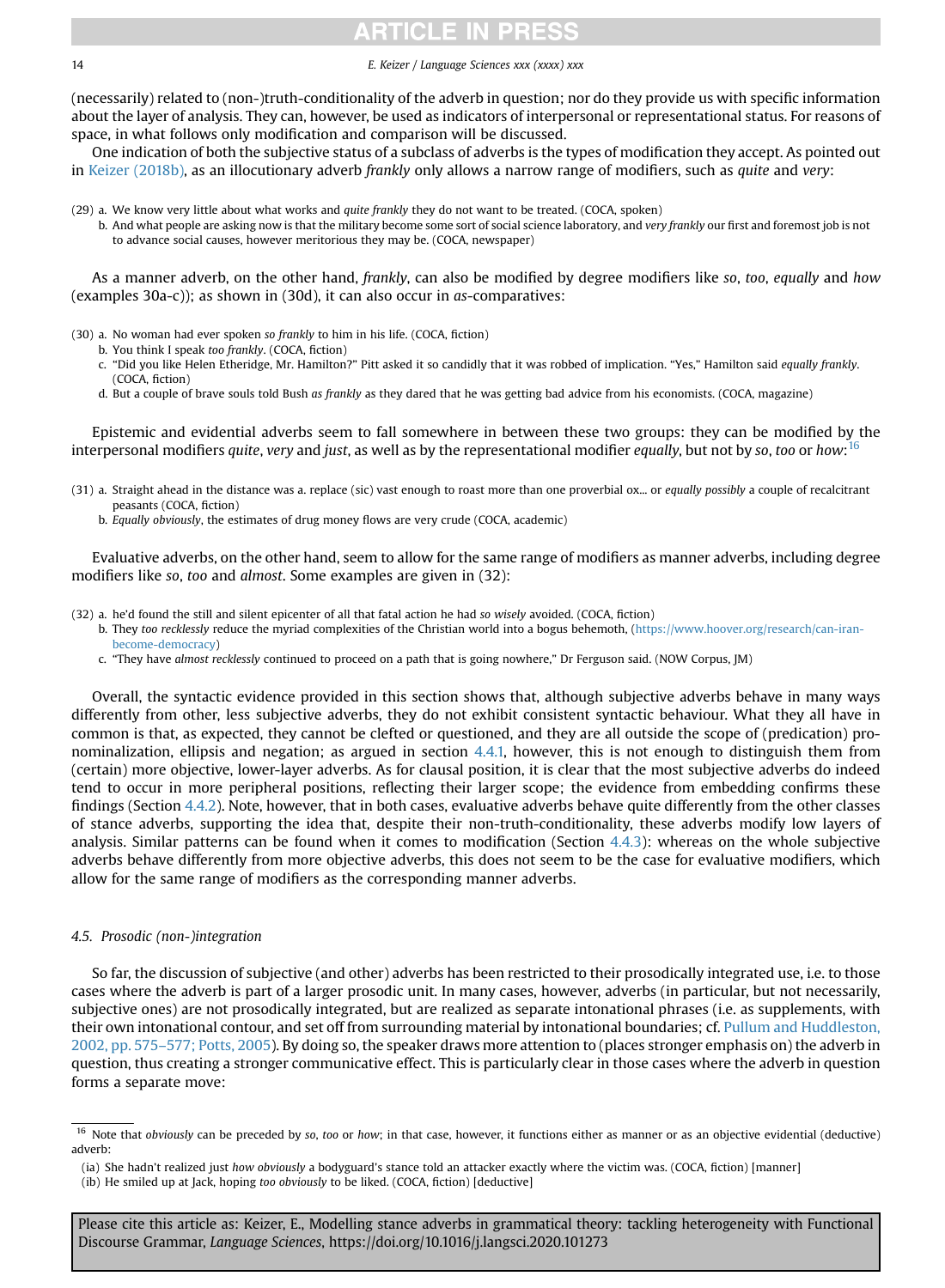# CI E I

- <span id="page-14-0"></span>B: Unfortunately. (COCA, spoken)
- b. A: would it be a vegetarian meal?
	- B: Probably. Probably. (COCA, spoken)

The stronger communicative effect is, however, also present in those cases where an adverb is linearly interpolated in a larger unit, as in examples (34) to (36), due to the fact that these adverbs have their own illocution. In most cases, prosodically non-integrated adverbs function as declaratives (as in example (34)), but they can also take the form of interrogatives (example (35)), or (especially in the case of manner adverbs) imperatives (example (36)).

- (34) a. Let me put it in context, then, because I was in that room. And it was, frankly, verbal rape. (COCA, spoken) b. That doesn't surprise me, frankly. (COCA, spoken)
- (35) a. As someone who ACTUALLY WORKS IN FILM, I'm going to tell you now that here is plenty of desire south there. A director sometimes works much less hard than all [t]he rest of the crew. I've worked with award winning male AND female directors, and frankly? The women actually work harder. (NOW Corpus)
- b. and that that would take some research and frankly [laughter] not by me (LCD Fisher Corpus, 2005-fe\_03\_03674, 350.47-356.13)<sup>17</sup>

(36) "Oh, my lady, put it back. Quickly!" (COCA, fiction)

The stronger communicative effect may also be related to the specific discourse-pragmatic function of an adverb. Thus, as argued elsewhere ([Keizer, 2018b\)](#page-18-0), the adverb frankly can perform at least four different functions, with different degrees of illocutionary force. These are (in order of increasing force): honesty, concession (cf. [Fraser, 1996](#page-18-0)), persuasion and appeal. A study of the use of frankly in American English (using COCA and the LDC Fisher Corpus ([Cieri et al., 2004\)](#page-18-0)) shows that the extra communicative weight associated with the prosodically non-integrated realization results in a shift away from the basic function of expressing honesty towards the stronger discourse-pragmatic functions of strong persuasion and appeal. Since the relation between the prosodic (non-)integration of illocutionary frankly and its specific discourse-pragmatic function is not (yet) entirely systematic, and interpretation relies largely on the context, we are dealing with pragmatic rather than semantic subjectivity; moreover, it may be claimed that, given the interactive, addressee-oriented nature of the functions persuasion and appeal, we are dealing with cases of (pragmatic) intersubjectification.

In addition, it turns out that prosodic independence also affects the degree of syntactic integration of an adverb: when an adverb takes the form of a separate intonational phrase, it becomes entirely syntactically non-integrated. Example (37), for instance, shows that restrictions on clausal position are lifted when the adverb is prosodically non-integrated; as a result, the adverbs can, for instance, occur in post-verbal, including final, position; as shown in (38) higher-layer adverbs can now also precede lower-layer adverbs:

- (37) a. That being said, this is another example, unfortunately, of the president stepping on his own good news day (COCA, spoken) b. That doesn't surprise me, frankly. (COCA, spoken)
- (38) a. It's probably, frankly, a legacy of the immigration bill that passed under Ronald Reagan (COCA, spoken)
	- b. the traditions of our great intellectual heritage, which far too often, unfortunately, have been lost. (COCA, spoken)
	- c. Trances sometimes, unfortunately, segue into naps. (COCA, fiction)

Similarly, as demonstrated in (39), high layer adverbs can now interrupt low-level verbal complements:

- (39) a. The difficulty is in trusting in a system that has continued to produce, frankly, no results, (NOW, Daily Mail, GB)
	- b. then you start getting, unfortunately, a fairly complicated message, and it's harder to get across. (COCA, spoken)
	- c. Everybody knows that this unity government, *unfortunately*, so far is something of a more of a make-believe government. (COCA, spoken)
	- d. Walter explained that he must, unfortunately, beg to be released at ten o'clock as he had to return to Freston. (COCA, fiction)

What the preceding discussion tells us is that, although there may be a relation between the prosodic (non-)integration of an adverb and its degree of subjectivity, prosodic integration cannot be regarded as systematically coding any particular subclass of adverb (subjective, parenthetical or otherwise). Prosodic non-integration does, however, affect the degree of syntactic non-integration of an adverb. As argued below, these features can be accounted for by analysing prosodically independent adverbs (of any kind) not as modifiers of a layer within a larger Discourse Act (as in the case of prosodically integrated adverbs), but as separate Discourse Acts (see Section [5.3](#page-16-0)).

### 5. Capturing the heterogeneity of stance adverbs in FDG

In what follows it will be demonstrated how the theory of Functional Discourse Grammar can be used to capture the heterogeneity of stance adverbs described in this paper, while at the same time bringing out what they have in common. For this, use will be made of three major distinctions:

 $17$  This example is from the LCD Fisher Corpus of spoken American English (see [Cieri et al., 2004](#page-18-0)); the adverb frankly has a rising tone.

Please cite this article as: Keizer, E., Modelling stance adverbs in grammatical theory: tackling heterogeneity with Functional Discourse Grammar, Language Sciences, https://doi.org/10.1016/j.langsci.2020.101273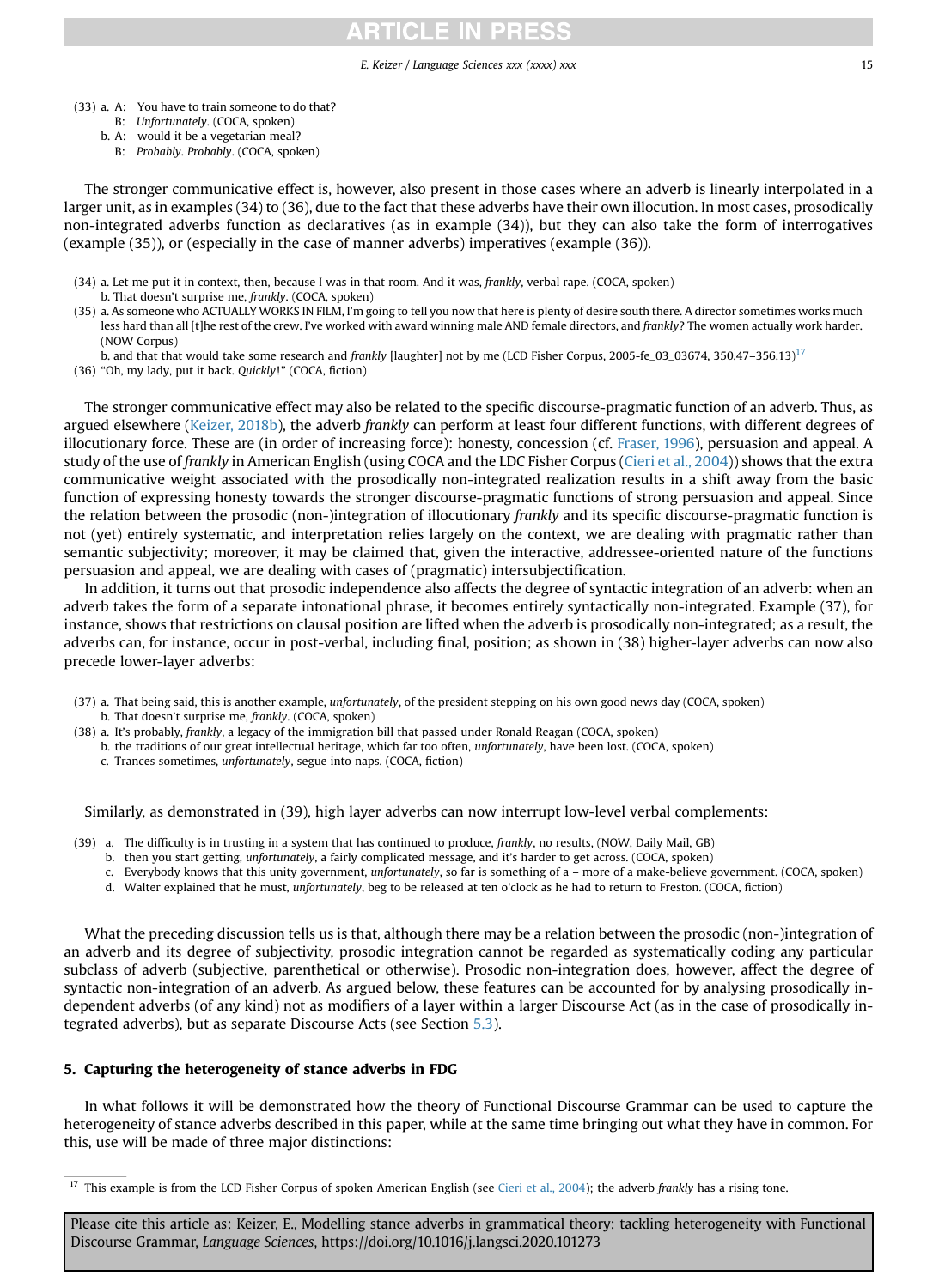### CI E IN

<span id="page-15-0"></span>16 E. Keizer / Language Sciences xxx (xxxx) xxx

- 1. The distinction between interpersonal and representational modifiers (Section 5.1);
- 2. At the Representational Level, the distinction between adverbs used as modifiers within a Propositional Content, and adverbs used as separate, additional Propositional Contents (Section 5.2);
- 3. The distinction between (interpersonal or representational) adverbs used as modifiers of a particular layer of analysis within a Nuclear Discourse Act and those used as separate, Subsidiary Discourse Acts (Section [5.3\)](#page-16-0).

### 5.1. The distinction between interpersonal and representational modifiers

As we have seen, prosodically integrated stance adverbs are analysed in FDG as modifying a particular layer of analysis. One basic distinction in the theory is that between interpersonal and representational stance adverbs. Interpersonal stance adverbs, such as illocutionary frankly, attitudinal (un)fortunately, discourse-organizational finally, etc. are speaker-bound and non-truth-conditional (see Section [4.3\)](#page-8-0). Their exact layer of analysis is determined by their scope (illocutionary adverbs scope over the Illocution, attitudinal adverbs over the Communicated Contents, etc.; see Section [4.2](#page-7-0), [Table 1](#page-7-0)); these differences in scope result in differences in syntactic behaviour, in terms of preferred clausal position and (non-)occurrence in the complements of specific types of verbs (Section [4.4.2\)](#page-11-0). Finally, due to their semantically bleached nature, modification of these adverbs is highly restricted to elements that are themselves interpersonal, in particular reinforcing and mitigating adverbs like quite and very (Section [4.4.3\)](#page-12-0).

Representational modifiers, including epistemic and evidential adverbs, on the other hand, are truth-conditional, and need not be speaker-bound. These adverbs function as modifiers at a particular representational layer (e.g. subjective epistemic and inferential evidential adverbs at the layer of the Propositional Content). These adverbs allow for various kinds of representational modification, while their preferred clausal position, as well as their occurrence in the complements of certain verbs, clearly show that these adverbs do indeed belong to a layer at the Representational Level.

The differences in scope between these adverbs is captured in FDG by assigning these adverbs to a particular layer of analysis; this was already illustrated in examples (1) and (2) above, repeated here for convenience:

- (1) a. my parents unsurprisingly did not accept my argument. (COCA, fiction)
- b.  $(M_1: (A_1: [(F_1: DECL (F_1)) (P_1)_S (P_1)_A (C_1: [\dots] (C_1)):$  unsurprisingly  $(C_1))] (A_1) (M_1)$
- (2) a. his opinions probably do not reflect the law. (BYU-BNC, academic)
	- b. ( $p_i$ : (pres e $p_i$ : (neg e<sub>i</sub>: (f<sup>c</sup><sub>i</sub>: [ ... ] (f<sup>c</sup><sub>i</sub>)) (e<sub>i</sub>)) (e $p_i$ )) ( $p_i$ ): probable ( $p_i$ ))

### 5.2. Adverbs as separate Propositional Contents at the representational level

Throughout this paper, it has become clear that evaluative adverbs are different from other subjective adverbs, in the sense that they are non-truth-conditional (suggesting an analysis at the Interpersonal Level) while at the same time scoping over a low layer of analysis (suggesting an analysis at the Representational Level). In addition, it has been shown that the syntactic tests fail to provide unequivocal evidence as to the exact layer of analysis, with evidence from clausal position suggesting anything up to the Propositional Content, whereas the embedding test suggests a much lower layer (Configurational Property; see example (32)). In order to make sense of this conflicting evidence, [Keizer \(2019\)](#page-18-0) proposes that evaluative adverbs like cleverly and foolishly be analysed at the Representational Level, but as separate Propositional Contents. Thus, at the Representational Level, a sentence like (40a) would be analysed as in (40b):

- (40) a. Having wisely said their good-byes in the wagon, she and Sister Ida exchanged a chaste kiss, though tears were pouring down the nun's cheek. (COCA, fiction)
	- b. (p<sub>i</sub>: (ep<sub>i</sub>: (ant  $e_i$ : (f<sup>c</sup><sub>i</sub>: [ say their goodbyes ] (f<sup>c</sup><sub>i</sub>)) (e<sub>i</sub>): (l<sub>i</sub>: in the wagon (l<sub>i</sub>)) (e<sub>i</sub>)) (e<sub>l</sub>)) (p<sub>i</sub>))
	- $(p_j: (f^c_j: [f^l_k: wise (f^l_k)) (e_i)_U] (f^c_j)) (p_j))_{Add}^{18}$

In (40b), we have two Propositional Contents,  $p_i$  and  $p_i$  (corresponding to a single Communicative Content at the Interpersonal Level). The second Propositional Content (p<sub>j</sub>) consists of a Configurational Property (f $^c_j$ ) in which the Property 'wise'  $({}^{\,d}_k)$  functions as a non-verbal predicate taking the SoA (e<sub>i</sub>) contained in the first Propositional Content as its argument (indicated by co-indexation). The fact that the adverb wisely has scope over the place adverb in the wagon  $(l_i)$  shows that the argument of the non-verbal predicate must (at least) take the form of an SoA (cf. [Cinque, 1999; Ernst, 2002; Mittwoch et al.,](#page-18-0) [2002](#page-18-0); [Hengeveld and Mackenzie, 2008\)](#page-18-0). The second Propositional Content cannot be used independently; it merely provides additional information about the unit in question (namely that saying their goodbyes in the wagon was a wise thing to do); therefore, it is analysed as a dependent Propositional Content with the semantic function Addition.

As shown in Section [4.3,](#page-8-0) however, there is evidence (from linear position and distribution) to suggest that these evaluative adverbs may also scope over higher representational layers, such as the Propositional Contents (in keeping with other

<sup>&</sup>lt;sup>18</sup> The operator 'ant' stands for anterior (triggering the auxiliary have). The argument of a non-verbal predicate is assigned the semantic function Undergoer, since the argument undergoes a process of predication (more particularly classification, similar to classifying copular constructions; [Hengeveld](#page-18-0) [and Mackenzie, 2008, p. 204\)](#page-18-0).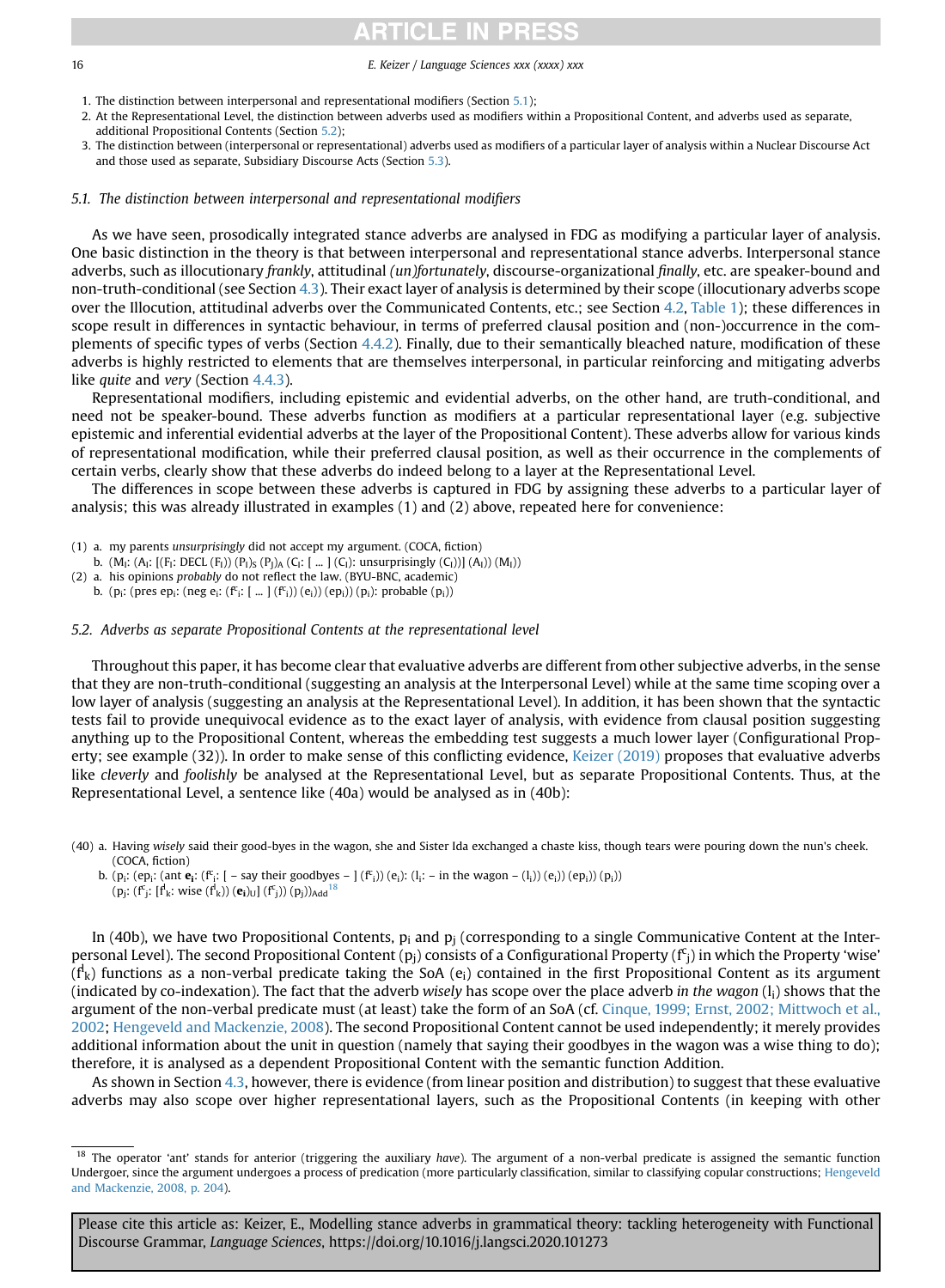#### ICI E I IN PRFS

### E. Keizer / Language Sciences xxx (xxxx) xxx 17

<span id="page-16-0"></span>accounts of these adverbs, e.g. [Dik et al., 1990; Ramat and Ricca, 1998; Haumann, 2007, p. 160\)](#page-18-0), as well as over the lower layer of the Configurational Property. It will be clear that this behaviour can easily be accounted for in the analysis proposed here, by assuming that the argument of a non-verbal predicate can also take the form of any representational layer. In addition, this analysis can explain the unexpected non-truth-conditionality of these adverbs: since they function as separate Propositional Contents, they do not affect the truth-conditions of the main Propositional Content. Like other representational modifiers, however, they do allow for all kinds of (representational) modifiers and follow interpersonal adverbs.

### 5.3. Adverbs as separate Discourse Acts

Finally, Functional Discourse Grammar also offers an elegant way of distinguishing between prosodically integrated and prosodically non-integrated (stance) adverbs. Where the former, as explained in Section [5.1,](#page-15-0) modify an interpersonal or representational layer within a Discourse Act, the latter are analysed as separate (Subsidiary) Discourse Acts. As shown in Section [4.5,](#page-13-0) prosodically non-integrated adverbs do, indeed, exhibit the typical properties of Discourse Acts. Thus, like all Discourse Acts, these adverbs typically form their own Intonational Phrase (as evidenced in spoken language by the presence of a complete intonational contour and prosodic boundary markers preceding and following the unit in question, and in written language by the presence of punctuation marks). In addition, they all have their own Illocution (determining their particular prosodic realization). Moreover, as shown in example (33), they can form a Move by themselves, or combine with other Discourse Acts to make up a Move (examples (34)–(36)). In the latter case, there is a relation of dependence between the two Discourse Acts, with the Discourse Act corresponding to the clause (the host) functioning as the Nuclear Discourse Act (i.e. the communicatively more important Discourse Act), and the Discourse Act consisting of the adverb serving as a Subsidiary Discourse Act. To express the specific dependency relation between the Nuclear and the Subsidiary Discourse Act, the latter is provided with a rhetorical function ([Hengeveld and Mackenzie, 2008, pp. 52-58; Keizer, 2018b, p. 82\)](#page-18-0) determining the linear position of the adverbs: the function Prelude for adverbs preceding, the function Aside for adverbs interrupting, and the function Afterthought for adverbs following the Nuclear Discourse Act. A (simplified) representation of the adverb cleverly used as an Afterthought is given in the following example:

b.  $(M_I: [(A_I) (A_J)_{Afterthought}] (M_I))$ 

In all these ways, adverbs functioning as separate Discourse Acts clearly differ from those functioning as modifiers within a single Discourse Act. Moreover, it is only when adverbs function as separate Discourse Acts that they become syntactically fully non-integrated, as shown by the fact that they are no longer (syntactically) restricted in terms of linear placement and distribution (Section [4.5](#page-13-0)).



Fig. 2. A (partial) taxonomy of stance adverbs in Functional Discourse Grammar.

<sup>(41)</sup> a. "You're lying," I say, cleverly. (COCA, fiction) (= example  $(29b)$ )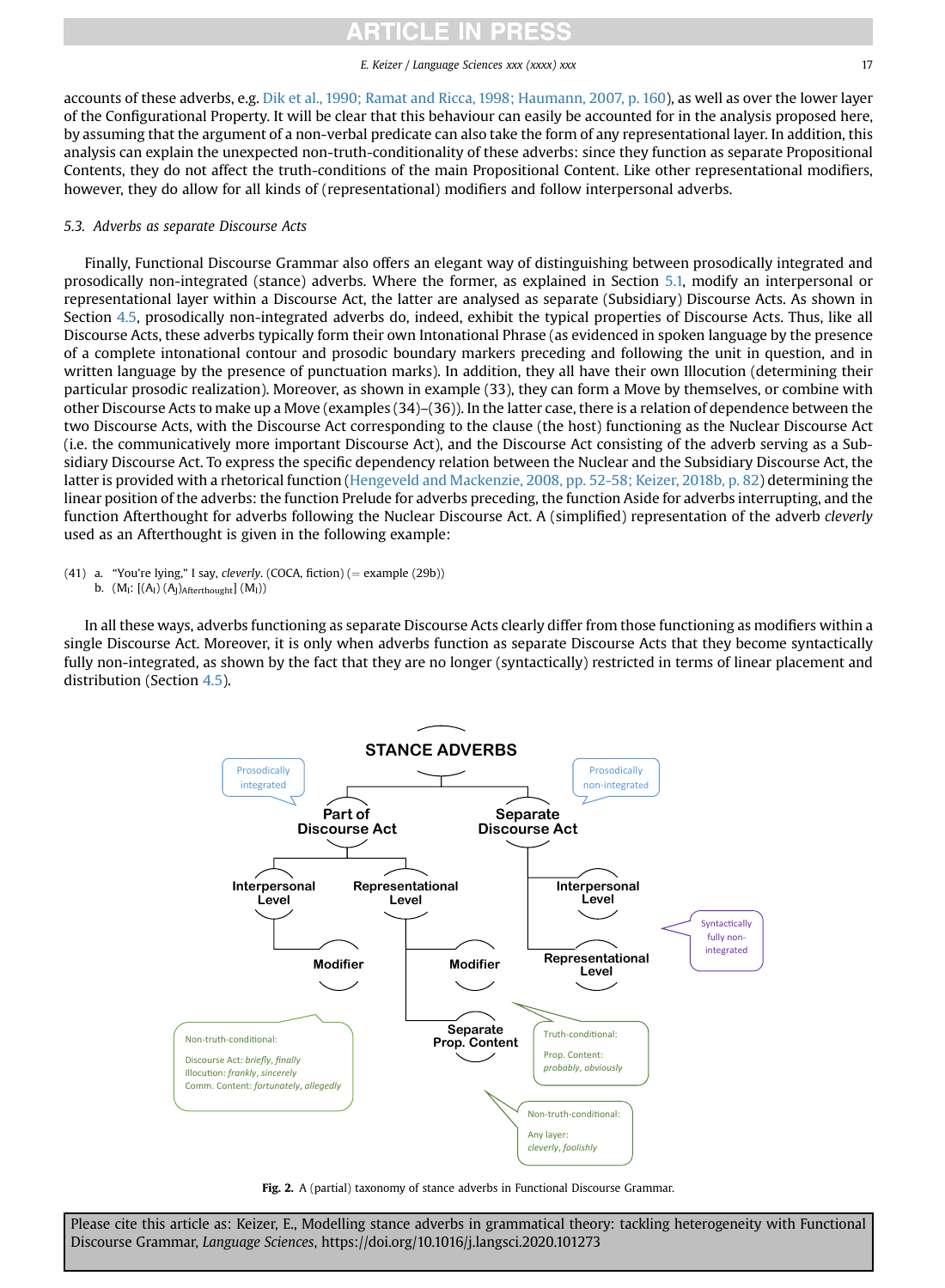### CLE IN

<span id="page-17-0"></span>18 E. Keizer / Language Sciences xxx (xxxx) xxx

### 5.4. Stance adverbs in Functional Discourse Grammar: an overview

An overview of the different groups of stance adverbs and their analysis in FDG is given in [Fig. 2](#page-16-0). Note that this figure presents just one way in which the distinctions made in this paper can be represented. Here, the first distinction is that between stance adverbs that are realized as part of a larger Discourse Act, in which case their default realization is that of a prosodically integrated element, and adverbs that function as separate (Subsidiary) Discourse Acts, in which case they are typically realized as independent prosodic units (Section [5.3](#page-16-0)).<sup>19</sup> In the latter case, the adverbs in question are also syntactically fully non-integrated, whereas in the former case adverbs are (fully or partially) syntactically integrated. Next, a distinction is made between interpersonal and representational adverbs (Section [5.1](#page-15-0)). Interpersonal adverbs modify the various layers at the Interpersonal Level (Discourse Act, Illocution, Communicated Content); these are by definition non-truth-conditional and exhibit a degree of syntactic non-integration. Representational adverbs are typically truth-conditional and syntactically fully integrated, as in the case of epistemic and evidential adverbs, which are analysed as modifiers of the Propositional Content. There is, however, one set of representational stance adverbs that are non-truth-conditional; these are analysed as separate Propositional Contents, which may provide additional information about any representational layer (Section [5.2](#page-15-0)).

### 6. Conclusion

In this paper an attempt has been made to come to terms (partly at least) with the heterogeneity exhibited by stance expressions in general and stance adverbs in particular. It has been argued that the seemingly well-defined group of subjective adverbs ending in -ly is not, in fact, characterized by one or more shared functional or formal features. In terms of function, these adverbs perform different discourse-pragmatic and semantic functions; i.e. they differ in their object of stance. This is captured in FDG in terms of (interpersonal or representational) scope; adverbs are allocated to different layers of analysis. Since these layers are hierarchically organized, such analysis also reflects differences in degree of subjectivity – the higher the layer of analysis, the more subjective the adverb. When it comes to truth-conditionality, stance adverbs also exhibit variable behaviour: most stance adverbs are non-truth-conditional, but not all. As for their syntactic behaviour, all the subclasses of stance adverbs discussed in this paper have in common that they cannot be clefted or questioned, and that they fall outside the scope of (predication) pronominalization, ellipsis and negation – a feature that is shared, however, by other, less subjective (non-predicational) adverbs. When it comes to such properties as (absolute or relative) clausal position and syntactic distribution (occurrence in the complement of different types of verbs), the different subclasses clearly differ from one another. Finally, it has been shown that all adverbs can be used as separate intonational units; although this is more common in the case of stance adverbs, this cannot be taken as a defining feature.

Instead, it has been argued that it may be more helpful to regard the group of stance adverbs as consisting of (relatively) homogeneous subsets, defined by a number of distinctive features, some of which they share with other sets. In addition, it has been argued that such an approach would benefit from the use of an overall theory in which all the relevant distinctions find their natural place. In this paper, it has been shown that Functional Discourse Grammar, with its speaker-oriented, topdown, form-oriented function-to-form orientation, and its distinction of several levels and layers of analysis, is well-suited for this purpose. Not only does the theory provide the criteria required for determining the specific layer of analysis of each subset of adverbs, but, in addition, the architecture of the model allows for a principled way of dealing with the important distinctions discussed in Section [2.1.](#page-1-0) Thus, due to the form-oriented nature of the model, only elements with semantic subjectivity will be included in the grammar, whereas pragmatic subjectivity is regarded as arising from the interaction between the grammar and the Contextual Component. The distinction between an Interpersonal and a Representational Level – for which there is ample evidence – makes it possible to distinguish between interpersonal and ideational subjectivity. Furthermore, it has been shown that in some cases (e.g. the adverb frankly) intersubjective uses may have arisen; however, as long as these are not systematically coded, they are not represented in the grammar. All in all, it may therefore be concluded that the approach advocated in this paper not only allows for a systematic and insightful analysis of the different subclasses of stance (and other) adverbs, but also contributes to a further understanding of the overall notion of linguistic stance.

This research did not receive any specific grant from funding agencies in the public, commercial, or not-for-profit sectors.

### References

| Allerton, David J., Cruttenden, Alan, 1974. English sentence adverbials: their syntax and their intonation in British English, Lingua 34, 1–29.                                                                    |
|--------------------------------------------------------------------------------------------------------------------------------------------------------------------------------------------------------------------|
| Alturo, Núria, Keizer, Evelien, Payrato, Lluís, 2014, Introduction, Pragmatics 24 (2), 185–201.                                                                                                                    |
| Asher, Nicholas, 2000. Truth and discourse semantics for parentheticals. J. Semant. 17, 31–51.                                                                                                                     |
| Bach, Kent, 1999. The myth of conventional implicature. Ling. Philos. 22, 327–466.                                                                                                                                 |
| Bach, Kent, Harnish, Robert M., 1979. Linguistic Communication and Speech Acts. MIT Press, Cambridge MA.                                                                                                           |
| Bellert, Irena, 1977. On semantic and distributional properties of sentential adverbs. Ling. Inq. 8 (2), 337–350.                                                                                                  |
| Benveniste, Emile, 1971. Subjectivity in language. In: Elizabeth Meek, Mary (Ed.), Problems in General Linguistics. University of Miami Press. Original French<br>publication. Coral Gables FL, pp. 223-230, 1958. |
|                                                                                                                                                                                                                    |

<sup>19</sup> Within these Subsidiary Discourse Acts, these adverbs are again analysed as modifiers of a particular interpersonal or representational layer. As this is not relevant to the discussion here, this is not represented in [Fig. 2](#page-16-0).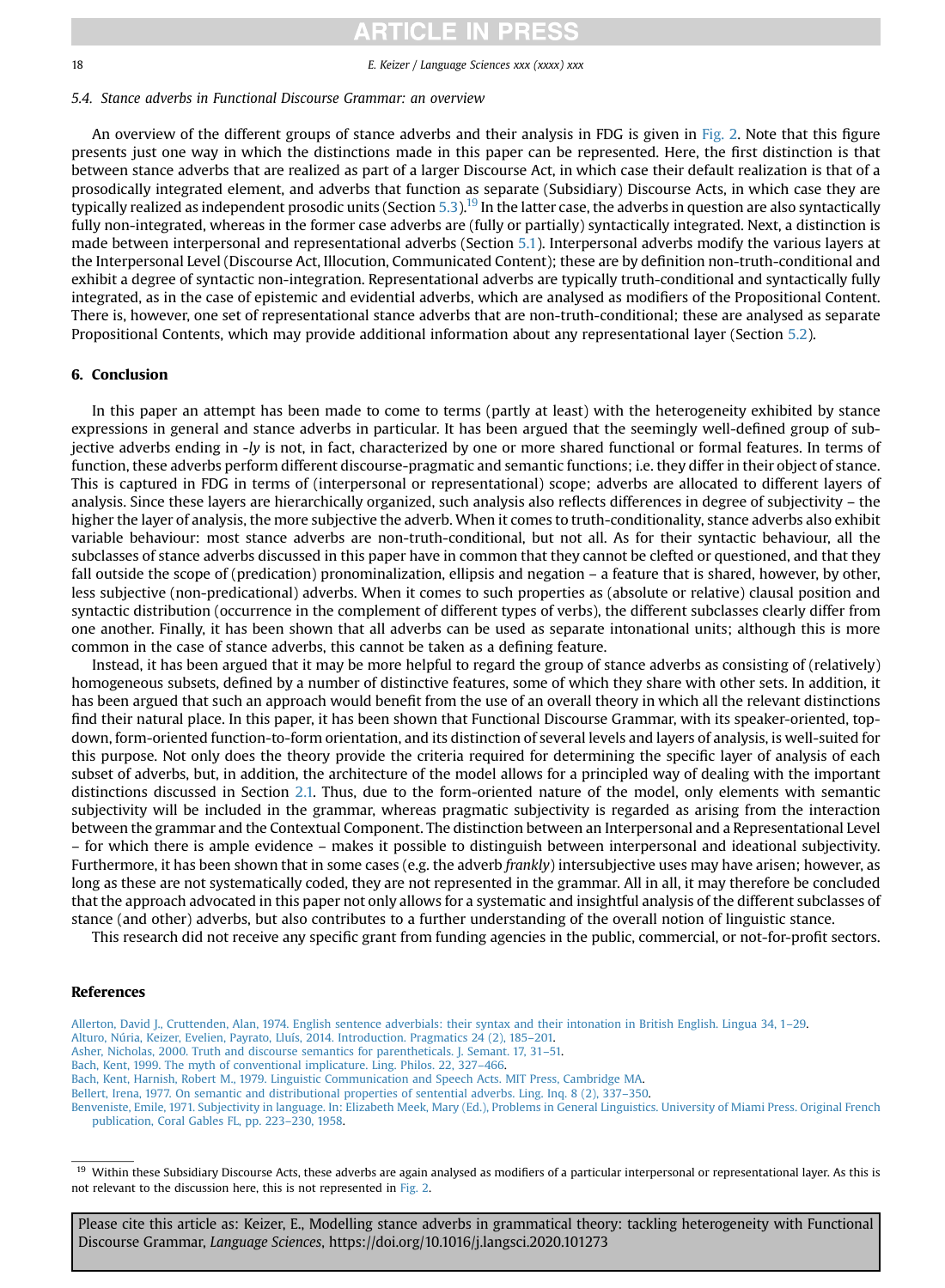# **TICLE IN PRESS**

### E. Keizer / Language Sciences xxx (xxxx) xxx 19 19

<span id="page-18-0"></span>[Biber, Douglas, Johansson, Stig, Leech, Geoffrey, Conrad, Susan, Finegan, Edward, 1999. Longman Grammar of Spoken and Written English. Longman,](http://refhub.elsevier.com/S0388-0001(20)30005-X/sref8) [Harlow.](http://refhub.elsevier.com/S0388-0001(20)30005-X/sref8)

- [Chafe, Wallace, 1986. Evidentiality in English conversation and academic writing. In: Wallace, Chafe, Nichols, Johanna \(Eds.\), Evidentiality: The Linguistic](http://refhub.elsevier.com/S0388-0001(20)30005-X/sref10) [Coding of Epistemology. Ablex, Norwood NJ, pp. 216](http://refhub.elsevier.com/S0388-0001(20)30005-X/sref10)–272.
- Cieri, Christopher, Miller, David, Walker, Kevin, 2004. The Fisher corpus: a resource for the next generations of speech-to-text (2004). In: Proceedings 4th International Conference on Language Resources and Evaluation. [https://pdfs.semanticscholar.org/a723/97679079439b075de815553c7b687ccfa886.](https://pdfs.semanticscholar.org/a723/97679079439b075de815553c7b687ccfa886.pdf) [pdf.](https://pdfs.semanticscholar.org/a723/97679079439b075de815553c7b687ccfa886.pdf)

[Cinque, Guglielmo, 1999. Adverbs and Functional Heads: A Cross-Linguistic Perspective. Oxford University Press, Oxford.](http://refhub.elsevier.com/S0388-0001(20)30005-X/sref12)

[Cohen, L. Jonathan, 1971. Some remarks on Grice's views about the logical particles of natural language. In: Bar-Hillel, Yeghoshua \(Ed.\), Pragmatics of Natural](http://refhub.elsevier.com/S0388-0001(20)30005-X/sref13) [Languages. Reidel, Dordrecht, pp. 50](http://refhub.elsevier.com/S0388-0001(20)30005-X/sref13)–68.

[Connolly, John H., 2007. Context in functional discourse grammar. Alfa Rev. Linguist. 51 \(2\), 11](http://refhub.elsevier.com/S0388-0001(20)30005-X/sref14)–33.

- [Connolly, John H., 2014. The Contextual Component within a dynamic implementation of the FDG model: structure and interaction. Pragmatics 24 \(2\), 229](http://refhub.elsevier.com/S0388-0001(20)30005-X/sref15) [248](http://refhub.elsevier.com/S0388-0001(20)30005-X/sref15).
- Connolly, John H., 2017. Web Papers in Functional Discourse Grammar. On the conceptual component of functional discourse grammar, 89. [http://home.](http://home.hum.uva.nl/fdg/working_papers/WPFDG89.pdf) [hum.uva.nl/fdg/working\\_papers/WPFDG89.pdf](http://home.hum.uva.nl/fdg/working_papers/WPFDG89.pdf).

[Contreras, Heles, 1976. A Theory of Word Order with Special Reference to Spanish. North-Holland, Amsterdam](http://refhub.elsevier.com/S0388-0001(20)30005-X/sref17).

- Cornish, Francis, 2009. Web Papers in Functional Discourse Grammar. Text and discourse as context: discourse anaphora and the FDG contextual component, 82, pp. 97–115. [http://home.hum.uva.nl/fdg/working\\_papers/WP-FDG-82\\_Cornish.pdf.](http://home.hum.uva.nl/fdg/working_papers/WP-FDG-82_Cornish.pdf)
- [Cuyckens, Hubert, Davidse, Kristin, Vandelanotte, Lieven, 2010. Introduction. In: Davidse, Kristin, Vandelanotte, Lieven, Hubert, Cuyckens \(Eds.\), Sub](http://refhub.elsevier.com/S0388-0001(20)30005-X/sref21)jectification, Intersubjectifi[cation and Grammaticalization. Mouton de Gruyter, Berlin, pp. 1](http://refhub.elsevier.com/S0388-0001(20)30005-X/sref21)–26.
- Dall'Aglio Hatther, Marize Mattos, Hengeveld, Kees, 2016. The grammaticalization of modal verbs in Brazilian Portuguese: a synchronic approach. J. Portuguese Ling. 15 (1), 1–14. [https://doi.org/10.5334/jpl.1.](https://doi.org/10.5334/jpl.1)
- [Dall'Aglio Hattnher, Marize Mattos, Olbertz, Hella, 2018. On objective and subjective epistemic modality again. Evidence from Portuguese and Spanish](http://refhub.elsevier.com/S0388-0001(20)30005-X/sref23) [modal auxiliaries. In: Keizer, Evelien, Olbertz, Hella \(Eds.\), Recent Developments in Functional Discourse Grammar. John Benjamins, Amsterdam, pp.](http://refhub.elsevier.com/S0388-0001(20)30005-X/sref23) 131–[168](http://refhub.elsevier.com/S0388-0001(20)30005-X/sref23).
- Davies, Mark, 2004. BYU-BNC. Based on the British National Corpus from Oxford University Press. [http://corpus.byu.edu/bnc/.](http://corpus.byu.edu/bnc/)
- Davies, Mark, 2008. The Corpus of Contemporary American English (COCA): 520 Million Words, 1990-present. <http://corpus.byu.edu/coca/>.
- Davies, Mark, 2016. NOW Corpus (News on the Web) (2010-. <https://corpus.byu.edu/now/>.

[De Smet, Hendrik, Verstraete, Jean-Christophe, 2006. Coming to terms with subjectivity. Cognit. Ling. 17, 365](http://refhub.elsevier.com/S0388-0001(20)30005-X/sref27)–392.

[Dik, Simon C., 1986. On the notion](http://refhub.elsevier.com/S0388-0001(20)30005-X/sref28) "functional explanation". Belg. J. Linguist. 1, 11–52.

- [Dik, Simon C., 1997. In: Hengeveld, Kees \(Ed.\), The Theory of Functional Grammar. Part I: The Structure of the Clause. Mouton de Gruyter, Berlin & New York.](http://refhub.elsevier.com/S0388-0001(20)30005-X/sref29) [Dik, Simon C., Hengeveld, Kees, Vester, Elseline, Vet, Co, 1990. The hierarchical structure of the clause and the typology of adverbial satellites. In: Jan, Nuyts,](http://refhub.elsevier.com/S0388-0001(20)30005-X/sref30) [Bolkestein, A. Machteld, Vet, Co \(Eds.\), Layers and Levels of Representation in Language Theory: A Functional View. Benjamins, Amsterdam, pp. 25](http://refhub.elsevier.com/S0388-0001(20)30005-X/sref30)–70.
- [Du Bois, John W., 2007. The stance triangle. In: Englebretson, Robert \(Ed.\), Stancetaking in Discourse. Subjectivity, Evaluation, Interaction. John Benjamins,](http://refhub.elsevier.com/S0388-0001(20)30005-X/sref31) [Amsterdam, pp. 139](http://refhub.elsevier.com/S0388-0001(20)30005-X/sref31)–182.
- [Ernst, Thomas, 2002. The Syntax of Adjuncts. Cambridge University Press, Cambridge](http://refhub.elsevier.com/S0388-0001(20)30005-X/sref32).
- [Espinal, Teresa, 1991. The representation of disjunct constituents. Language 67 \(4\), 726](http://refhub.elsevier.com/S0388-0001(20)30005-X/sref33)–762.
- [Fraser, Bruce, 1996. Pragmatic markers. Pragmatics 6, 167](http://refhub.elsevier.com/S0388-0001(20)30005-X/sref34)–190.
- [Ginzburg, Jonathan, 2012. The Interactive Stance: Meaning for Conversation. Oxford University Press, Oxford](http://refhub.elsevier.com/S0388-0001(20)30005-X/sref35).
- [Giomi, Riccardo, 2017. The interaction of components in a Functional Discourse Grammar account of grammaticalization. In: Hengeveld, Kees,](http://refhub.elsevier.com/S0388-0001(20)30005-X/sref36) [Narrog, Heiko, Olbertz, Hella \(Eds.\), The Grammaticalization of Tense, Aspect, Modality, and Evidentiality: A Functional Perspective. de Gruyter](http://refhub.elsevier.com/S0388-0001(20)30005-X/sref36) Mouton, [Berlin, pp. 39](http://refhub.elsevier.com/S0388-0001(20)30005-X/sref36)–74.
- [Grice, H.P., 1975. Logic and conversation. In: Cole, P., Morgan, J. \(Eds.\), Speech acts: syntax and semantics 3. Academic Press, New York, pp. 41](http://refhub.elsevier.com/S0388-0001(20)30005-X/optDKEfUJ2NSw)–58.
- [Haegeman, Liliane, 2009 \[1991\]. Parenthetical adverbials: the radical orphanage approach. In: Shaer, Benjamin, Cook, Philippa, Frey, Werner,](http://refhub.elsevier.com/S0388-0001(20)30005-X/sref37) [Maienborn, Claudia \(Eds.\), Dislocated elements in discourse. Routledge, New York and London, pp. 331](http://refhub.elsevier.com/S0388-0001(20)30005-X/sref37)–347. Originally published in Shuki Chiba (ed.) [\(1991\), Aspects of modern English linguistics, Tokyo: Kaitakushi. 232](http://refhub.elsevier.com/S0388-0001(20)30005-X/sref37)–254.
- [Halliday, Michael, Hasan, Ruqaiya, 1976. Cohesion in English. Longman, London.](http://refhub.elsevier.com/S0388-0001(20)30005-X/sref38)
- [Halliday, Michael A.K., Matthiessen, Christian M.I.M., 2014. In: Matthiessen, Christian M.I.M. \(Ed.\), An Introduction to Functional Grammar, fourth ed.](http://refhub.elsevier.com/S0388-0001(20)30005-X/sref39) [Routledge, London.](http://refhub.elsevier.com/S0388-0001(20)30005-X/sref39)
- [Haumann, Dagmar, 2007. Adverb Licensing and Clause Structure in English. John Benjamins, Amsterdam](http://refhub.elsevier.com/S0388-0001(20)30005-X/sref40).
- [Hengeveld, Kees, 1988. Illocution, mood and modality in a functional grammar of Spanish. J. Semant. 6, 227](http://refhub.elsevier.com/S0388-0001(20)30005-X/sref41)–269.
- [Hengeveld, Kees, 1989. Layers and operators in functional discourse grammar. J. Linguist. 25 \(1\), 127](http://refhub.elsevier.com/S0388-0001(20)30005-X/sref42)–157.
- [Hengeveld, K., 1990. The hierarchical structure of utterances. In: Nuyts, J., Bolkestein, A.M., Vet, C. \(Eds.\), Layers and levels of representation](http://refhub.elsevier.com/S0388-0001(20)30005-X/optEwJshZuMub) in language [theory: a functional view. John Benjamins, Amsterdam, pp. 1](http://refhub.elsevier.com/S0388-0001(20)30005-X/optEwJshZuMub)–24.
- [Hengeveld, Kees, 1997. Adverbs in functional grammar. In: Wotjak, Gerd \(Ed.\), Toward a Functional Lexicology. Peter Lang, Frankfurt, pp. 126](http://refhub.elsevier.com/S0388-0001(20)30005-X/sref43)–136.
- [Hengeveld, K., 2011. The grammaticalization of tense and aspect. In: Heine, B., Narrog, H. \(Eds.\), The Oxford Handbook of Grammaticalization. Oxford](http://refhub.elsevier.com/S0388-0001(20)30005-X/optVYfibnI9w7) [University Press, Oxford, pp. 580](http://refhub.elsevier.com/S0388-0001(20)30005-X/optVYfibnI9w7)–594.
- [Hengeveld, Kees, 2017. A hierarchical approach to grammaticalization. In: Hengeveld, Kees, Narrog, Heiko, Olbertz, Hella \(Eds.\), The Grammaticalization of](http://refhub.elsevier.com/S0388-0001(20)30005-X/sref44) [Tense, Aspect, Modality, and Evidentiality: A Functional Perspective. de Gruyter Mouton, Berlin, pp. 13](http://refhub.elsevier.com/S0388-0001(20)30005-X/sref44)–38.
- [Hengeveld, Kees, Mackenzie, J. Lachlan, 2008. Functional Discourse Grammar. A Typologically-Based Theory of Language Structure. Oxford University Press,](http://refhub.elsevier.com/S0388-0001(20)30005-X/sref45) [Oxford.](http://refhub.elsevier.com/S0388-0001(20)30005-X/sref45)
- [Hengeveld, Kees, Mackenzie, J. Lachlan, 2014. Grammar and context in functional discourse grammar. Pragmatics 24 \(2\), 203](http://refhub.elsevier.com/S0388-0001(20)30005-X/sref46)–227.
- Hengeveld, Kees, Dall'Aglio Hattnher, Marize Mattos, 2015. Four types of evidentiality in the native languages of Brazil. Linguistics 53 (3), 479-524. [https://](https://doi.org/10.1515/ling-2015-0010) [doi.org/10.1515/ling-2015-0010.](https://doi.org/10.1515/ling-2015-0010)
- [Hunston, Susan, Thompson, Geoff, 2000. Evaluation in Text: Authorial Stance and the Construction of Discourse. Oxford University Press, Oxford](http://refhub.elsevier.com/S0388-0001(20)30005-X/sref48).
- [Ifantidou, Elly, 1993. Sentential adverbs and relevance. Lingua 90 \(1](http://refhub.elsevier.com/S0388-0001(20)30005-X/sref49)–2), 69–90.
- [Jackendoff, Ray S., 1972. Semantic Interpretation in Generative Grammar. The MIT Press, Cambridge, MA](http://refhub.elsevier.com/S0388-0001(20)30005-X/sref50).
- [Keizer, Evelien, 2007. The grammatical-lexical dichotomy in functional discourse grammar. Alfa Rev. Linguist. 51 \(2\), 35](http://refhub.elsevier.com/S0388-0001(20)30005-X/sref51)–56.
- [Keizer, Evelien, 2015. A Functional Discourse Grammar for English. In: Oxford Textbooks in Linguistics. Oxford University Press, Oxford](http://refhub.elsevier.com/S0388-0001(20)30005-X/sref52).
- Keizer, Evelien, 2018a. Modal modifiers in FDG: putting the theory to the test. Open Ling. 4, 356–390. [https://doi.org/10.1515/opli-2018-0019.](https://doi.org/10.1515/opli-2018-0019)
- [Keizer, Evelien, 2018b. Interpersonal adverbs in FDG: the case of frankly. In: Keizer, Evelien, Olbertz, Hella \(Eds.\), Recent Developments in Functional](http://refhub.elsevier.com/S0388-0001(20)30005-X/sref54) [Discourse Grammar. John Benjamins, Amsterdam, pp. 47](http://refhub.elsevier.com/S0388-0001(20)30005-X/sref54)–88.
- Keizer, Evelien, 2019. The problem of lower-level, non-truth-conditional modifiers: a Functional Discourse Grammar solution. English Language and Linguistics. Online publication. <https://doi.org/10.1017/S136067431900011X>.
- Kemp, Lois, 2018. English evidential -ly [adverbs in main clauses: a functional approach. Open Ling. 4, 743](http://refhub.elsevier.com/S0388-0001(20)30005-X/sref57)–776.

### [Kroon, Caroline, 1995. Discourse Particles in Latin. Gieben, Amsterdam.](http://refhub.elsevier.com/S0388-0001(20)30005-X/sref58)

Laenzlinger, Christopher, 2004. The feature-based theory of adverb syntax. In: Austin, Jennifer R., Engelberg, Stefan, Rauh, Gisa (Eds.), Adverbials, the Interaction between Meaning, Context and Syntactic Structure. John Benjamins, Amsterdam, pp. 205–252. <https://doi.org/10.1075/la.70.08lae>.